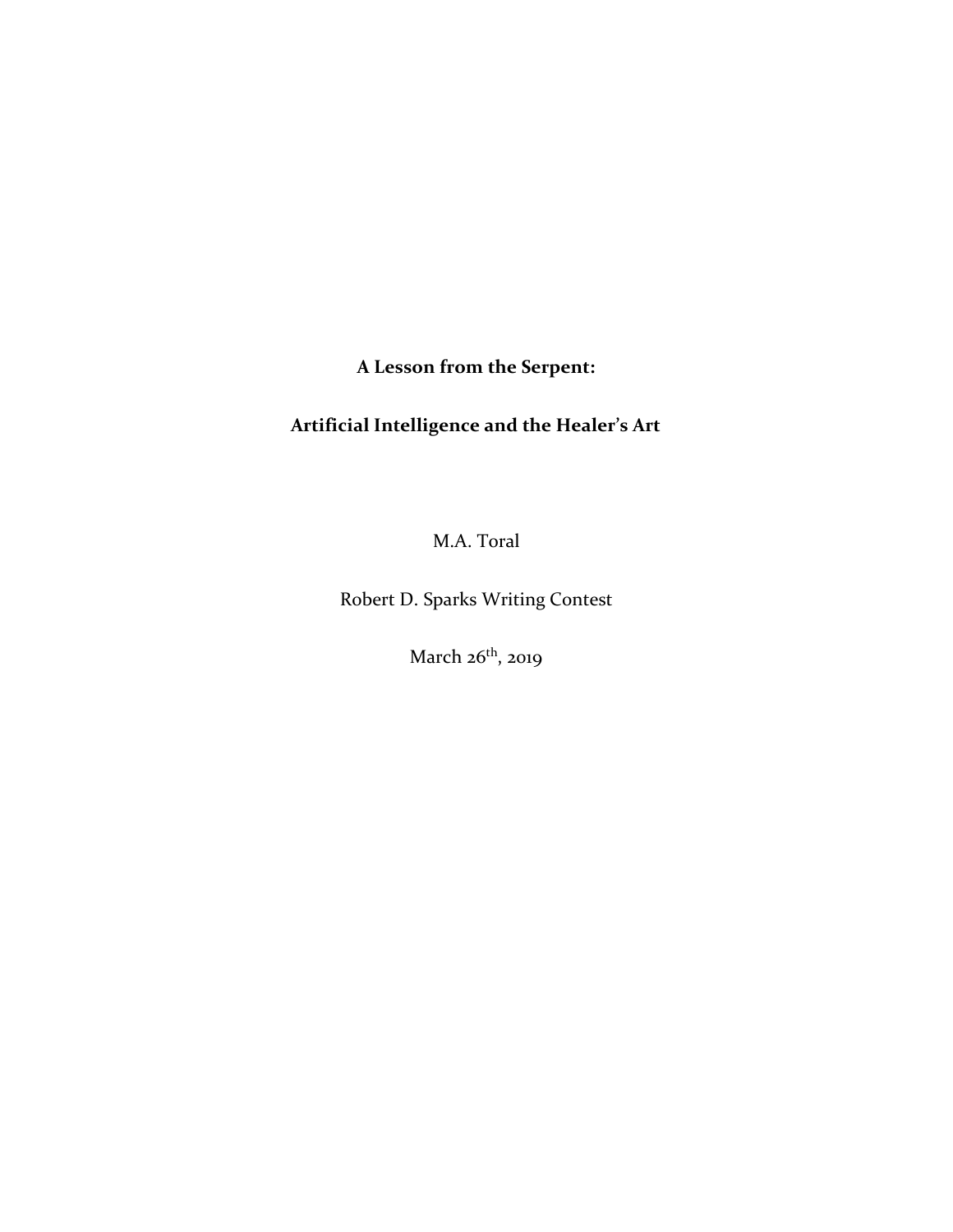"Everything done by a physician can be done better by a machine," our lecturer began, "not to mention more effectively, efficiently, and safely—oh, and at a *far* cheaper cost, too." Silence gripped the darkened lecture hall in stark contrast to the excited chatter just moments before. As naive and jubilant first-year medical students in our earliest weeks of classes<sup>1</sup>, we were about to be treated with a dose of reality—doctor's orders. Like all industries, we learned, healthcare was ripe for automation. We proceeded to see how every task physicians performed, set of facts they memorized, exact diagnoses they made, or support they provided for patients could—and would—be outsourced to computers. After all, compared with humans, computers did not forget and remembered far more. They were capable of both greater precision and accuracy. They did not get hungry or tired or emotional. They did not burn-out the way you or I might, suffering from disillusionment when faced with copious administrative tasks. In the end, as our lecturer saw it, it was basic arithmetic: the fundamental unit of human intelligence, the neuron, would be outpaced by artificial neurons for a fraction of the energy cost (1). While computers did not yet fully rival the physician, it would only be a matter of time. Medical artificial intelligence (AI) would put physicians to shame.

As we shifted in our seats and traded glances, our lecturer did not spare us with only vague proclamations. No, he went into specifics, and *eagerly*, at that. Beginning with image analysis, a pillar of modern medicine, we learned that AI could already match dermatologists at diagnosing skin cancer (2), beat radiologists at diagnosing pneumonia

<sup>1.</sup> Much to the irritation of our (oft comparatively-sullen) upperclassmen colleagues.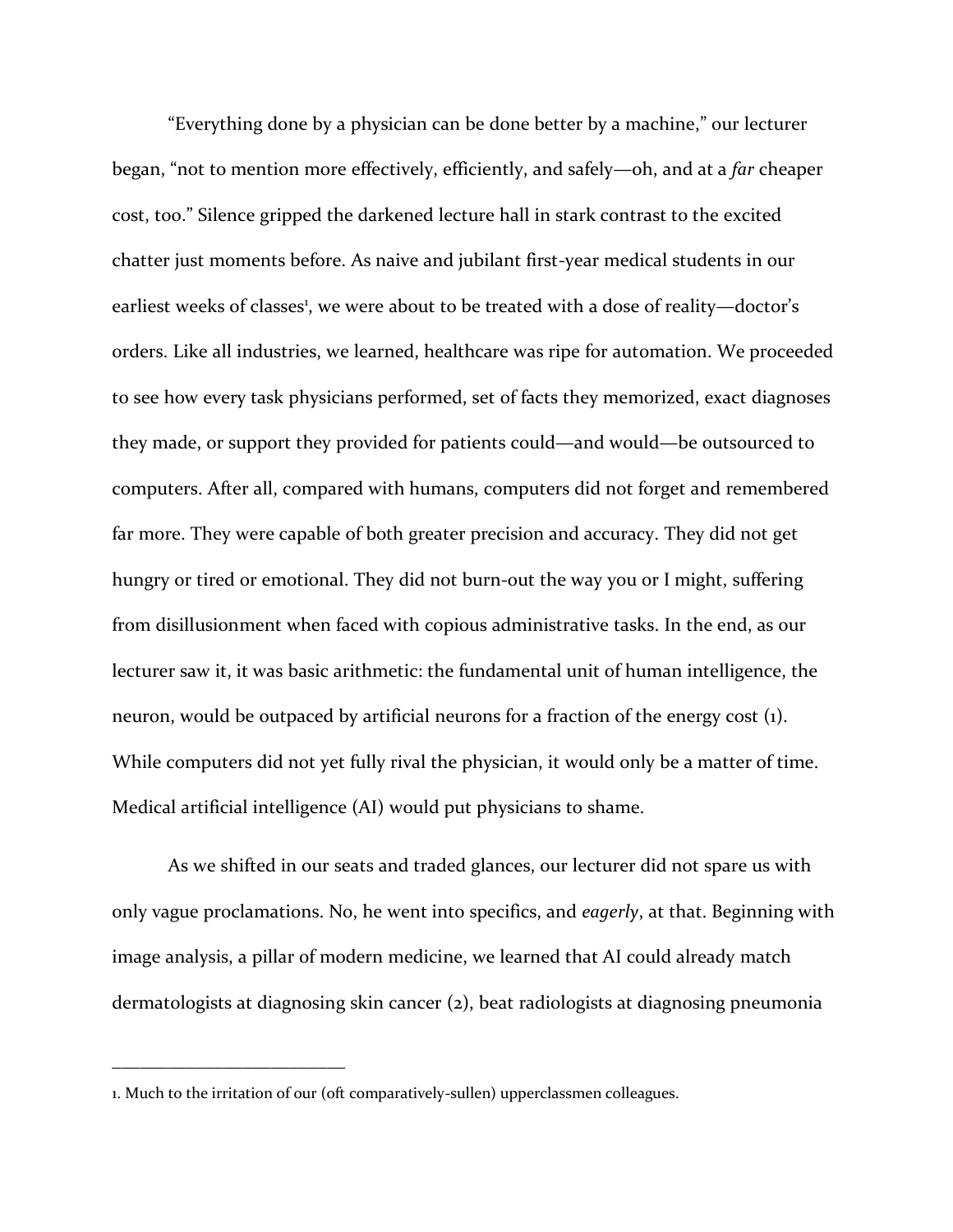from chest radiographs (3), overcome ophthalmologists at diagnosing diabetic retinopathy (4), and triumph over experts in the detection of cervical cancer (5). Beyond imaging, AI had exceeded doctors in using electronic health records (EHRs) to predict patient death from heart disease (6) or curate problem lists to identify clinically significant issues (7). Evidence even indicated that patients preferred talking with a computer over a human, revealing more confidential information without fear of judgement (8). Medical AI could exceed top human scores on tests resembling Step One of the U.S. Medical Licensing Examination (9) and was being applied to a wide array of robotic surgical applications (10). Google, Apple, Amazon, Microsoft, Facebook, and every other Big Tech company was *pouring* resources into medical AI, and Moore's Law was *not* in our favor.<sup>2</sup> In 2011, IBM's Watson took down the King of Jeopardy. Its next target? Medicine.

And with that, the lights flickered back on. Needless to say, the smiles were gone. Dazed, we packed up our things and trickled out from the lecture hall. As the speaker removed his microphone, my eyes were drawn to his pristine white coat—a symbol of our order—and I felt the sharp sting of betrayal. To this day, I am not quite sure why he was so cheery; why he seemed to relish in the destruction of his own profession. Maybe it was satisfaction that he 'got in' right before the end? Hell, maybe he just had a special place in his heart for terrorizing first-year medical students.<sup>3</sup> Whatever his reasons, I found myself

<sup>2.</sup> Moore's Law states that every year the number of transistors on a computer chip double while the costs are halved. The law is an observation of the exponential growth of computing power.

<sup>3.</sup> A far from unheard-of phenomenon.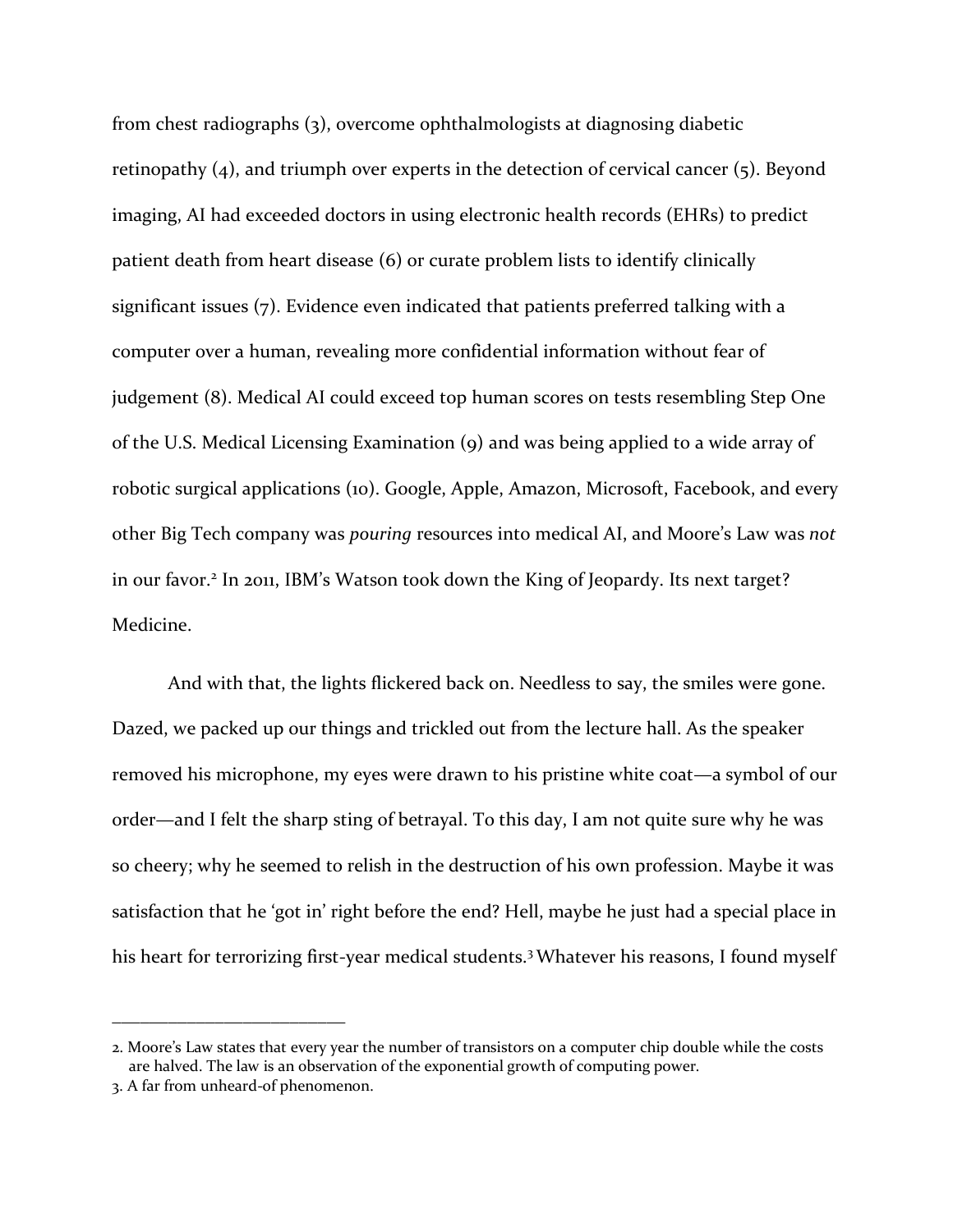missing the lecture's point. Why tell us all of that if there was nothing to do about it? There I was, a first-year medical student (an MD/PhD student, at that, with a full  $7-8$ ) years of training ahead of me *before* residency) essentially just told that I was wasting my time. As with many of my classmates, shock soon gave way to skepticism, and then to doubt. No, I reassured myself. How could AIs surpass the brain when we still scarcely understood the complexity and nuance of *human* intelligence? Surely medicine, a discipline so dynamic in its practice—a delicate mix of science, humanism, and artistry would be one of the *last* professions to fall. It was an interesting lecture, but it was not anything that I or anyone else needed to worry about. I shut the idea of AI out of my mind. Yet, despite my best efforts, I could never escape the subject.

The spring of 2017, about halfway through my PhD, the exhilarating and the gutwrenching happened: my advisor took a job at Stanford University, and the whole lab and I packed up and moved cross-country from the placid fields of Iowa to the suburban jungle of the San Francisco Bay Area. Just like that, I found myself living at the very epicenter of the AI revolution—the whirring, mechanized heart of Silicon Valley.<sup>4</sup> As I continued my research at Stanford before I would return to complete medical training in Iowa, reminders of AI droned all around me. Self-driving cars equipped with LiDAR sensors cruised the streets, security robots affixed with dozens of cameras patrolled parking lots, and giant billboards boldly advertised, "Mission Critical Artificial Intelligence." As if that was not enough, a year later I learned that the first-ever FDA-

<sup>4.</sup> An artificial heart does not beat, after all. Beating is *inefficient* (11).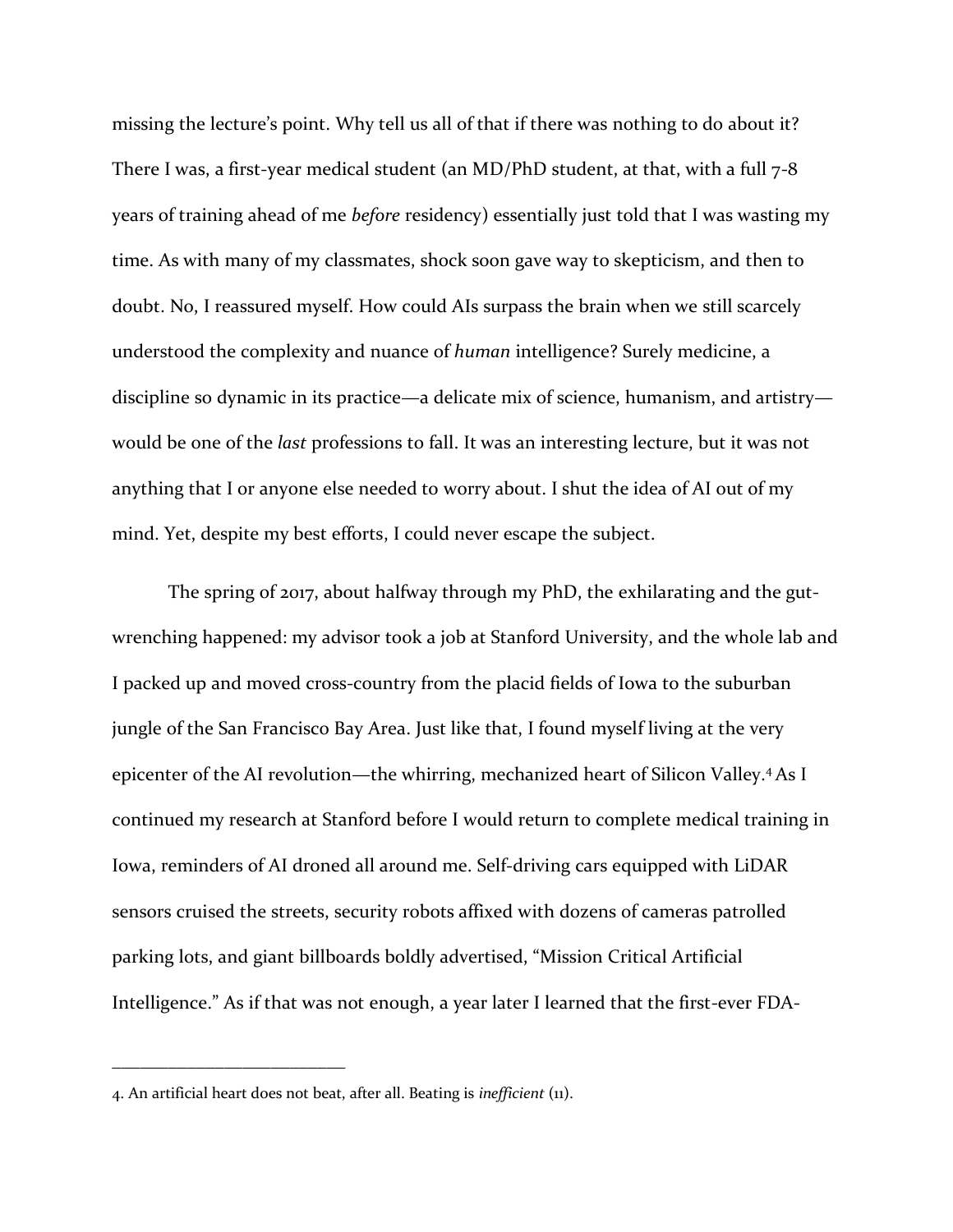approved *autonomous* medical AI was destined for none other than my intended specialty, ophthalmology.<sup>5</sup> Somehow my journey away from AI had led me right to its thrumming core.

Initially, what drove me away from AI was fear. Fear of the directions medicine and society were headed. Fear that the parts of medicine I loved most would be stripped away. Honestly, I am *still* afraid. Yet, it is clear to me now that fear alone will not do anyone any good; not myself, not my classmates, not physicians, and not the patients we serve. Fear can debilitate, but it can also *galvanize*. In an age when it is hard to discern fact from fiction and hype from hyperbole, I set out here to find truth. When it comes to medical AI, I have learned, not all is what it seems. Rather than see AI as a threat, we should see it as an opportunity. Medical AI has the potential to rekindle the dying flame of something vital our profession has begun to lose: our role as true *healers*. After all, there is more to healing than diagnosis and treatment, and there is more to medicine than information and technology. Future and current physicians should take the time to understand the context and realities underlying medical AI, and endeavor to shape it.

Today we live in an Information Age, one in which the excess of information has mutated from liberating to crippling. In 1950, it was estimated that the time it took for medical knowledge to double was 50 years. By 1980, it was 7 years. By 2010, 3.5 years. In 2020, it is estimated that the wealth of medical knowledge will *double* in just 73 *days* (12). There is no possible way a human can process all of this information. But it is not only the

<sup>5.</sup> Developed at none other than our very own University of Iowa, as a matter of fact.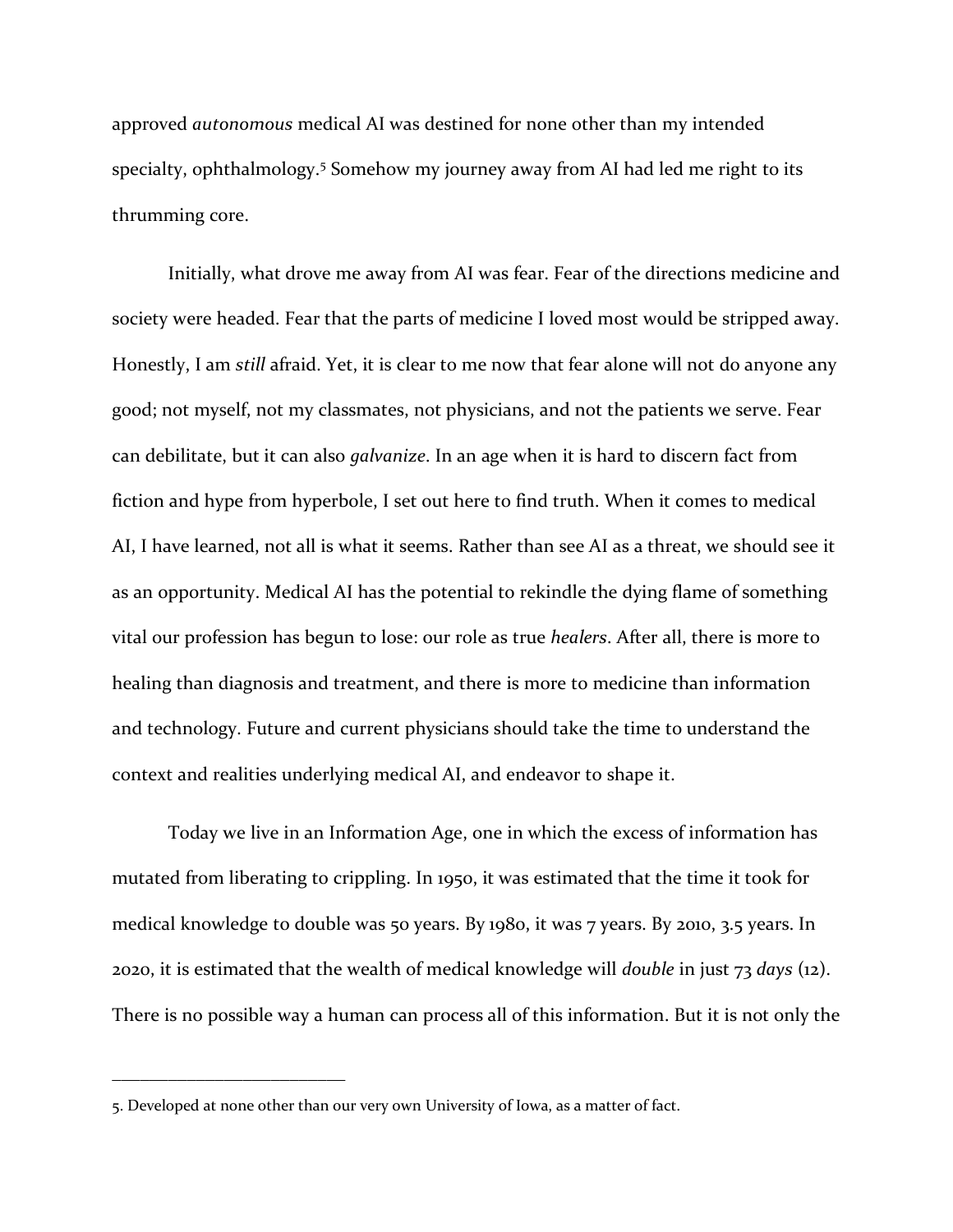knowledgebase that is increasing, it is also the data. Physicians are expected to process and record more detailed patient information than ever before. In fact, studies have shown that they spend more time entering information into the EHR than on any other activity  $(13, 14)$ .<sup>6</sup> Pressed for time, physicians conduct the single most important interaction they have—face-to-face with the patient—through the dull glow of a computer screen and over the galling rattle of a keyboard. Not only has this damaged the physician-patient relationship, but it is considered the leading cause of physician burnout as of 2019 (16). Moreover, today's physicians have unprecedented access to consults, tests, labs, and imaging studies. Soon patients will generate their own biodata from wearable sensors, and physicians will have access to the totality of their genetic information, their "genome". When it comes to "omes," medicine is just getting started. As every facet of a biological system becomes increasingly quantifiable, we will soon also have access to exposomes, metabolomes, microbiomes, proteomes, and transcriptomes (17)! Amongst this dizzying array of data, healthcare spending has skyrocketed without concomitant improvements in outcomes. In the U.S. in 2017, we actually witnessed the average life expectancy decrease—a trend not seen since World War I (18). More technology and information does not guarantee better healthcare. In a recent study looking at the effects of physician behavior on patient outcomes, researchers found that merely the affection demonstrated by a provider could improve treatment of allergic

<sup>6.</sup> The problems of the EHR run deep. The system has reduced physician productivity and has even been found responsible for patient harm. To make matters worse, many hospitals signed-on to EHR contracts which included "gag clauses," preventing public discussion and dissemination of their problems (15).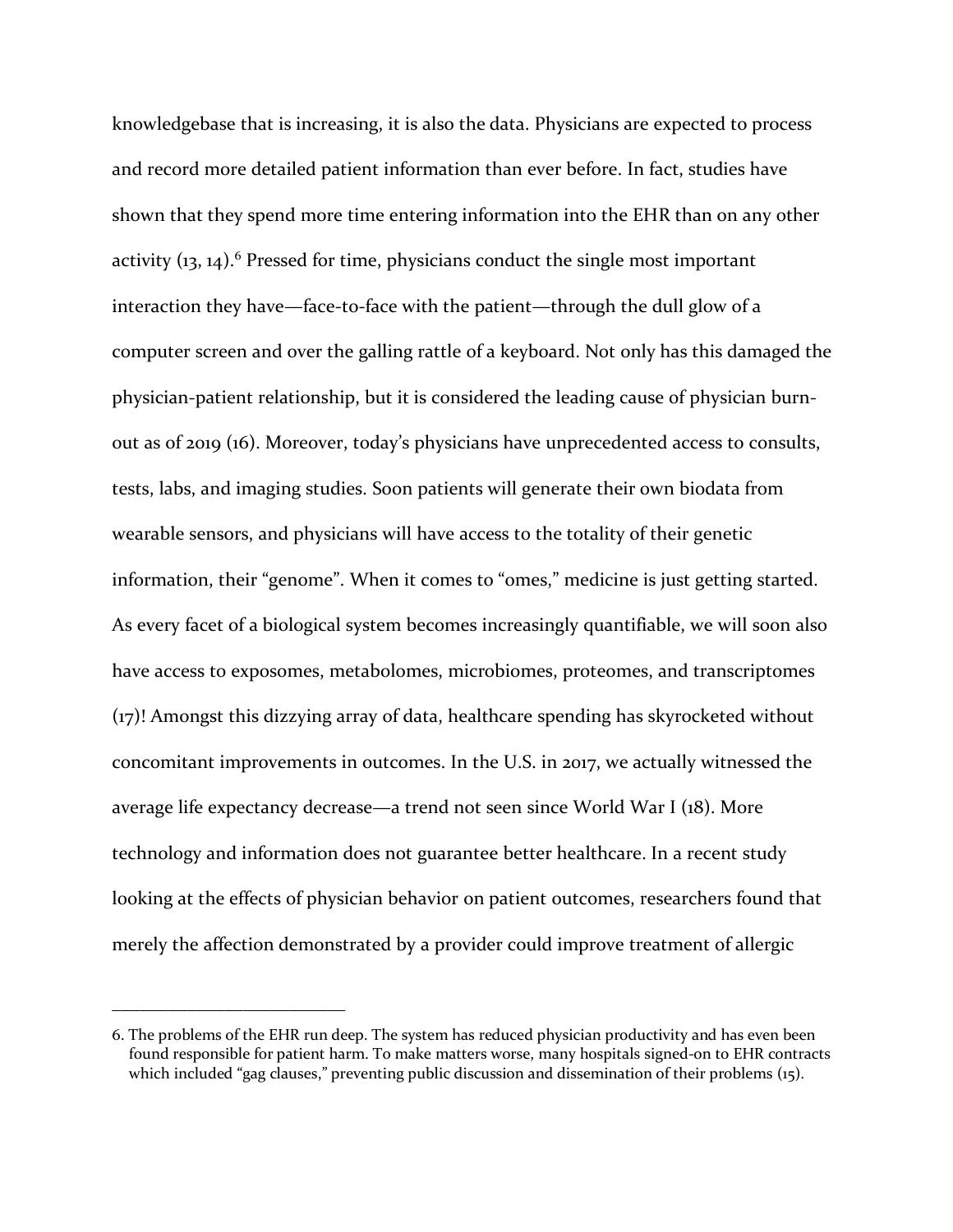reactions (19, 20). Clearly there is more to healing than simply diagnosing and providing treatment, regardless of the technical sophistication.

At least as far back as six-thousand years ago in ancient Sumer, nestled on the lush banks of Mesopotamia's Tigris and Euphrates rivers, healers met with patients and applied their own brands of trusted remedies (21). Rather than channel their magic through femtosecond lasers or computerized tomographical scans, these ancient healers derived their restorative powers from the eternal battle between gods and demons. It was here that the serpent likely emerged as a medical symbol. Known for its danger and ambiguity, it has been suggested that the snake represents the dual realities of a healer's work: sickness and health, life and death. Medical AI too embodies a duality; a choice between two very different futures. Medicine could either become more callous, or experience a renaissance of healing. From ancient Sumer to Egypt, Greece to Rome, and finally Europe to the Western world as a whole, one element of healing has remained steadfast: the importance of the interpersonal connection between healers and the sick (22, 23). The healer has always done more than simply diagnose and treat; he or she has helped the ill understand what was happening to their bodies in the context of their own values and those of society, and he or she has established a relationship based on trust, compassion, and empathy rooted in a shared human experience. Disease is far from an exclusively biological phenomenon. As F. Gonzalez-Crussi writes in *A Short History of Medicine* (23), "The concept of disease is neither sharply defined nor immutable. Diseases are not entities in themselves, but largely constructs of society." While these ideas are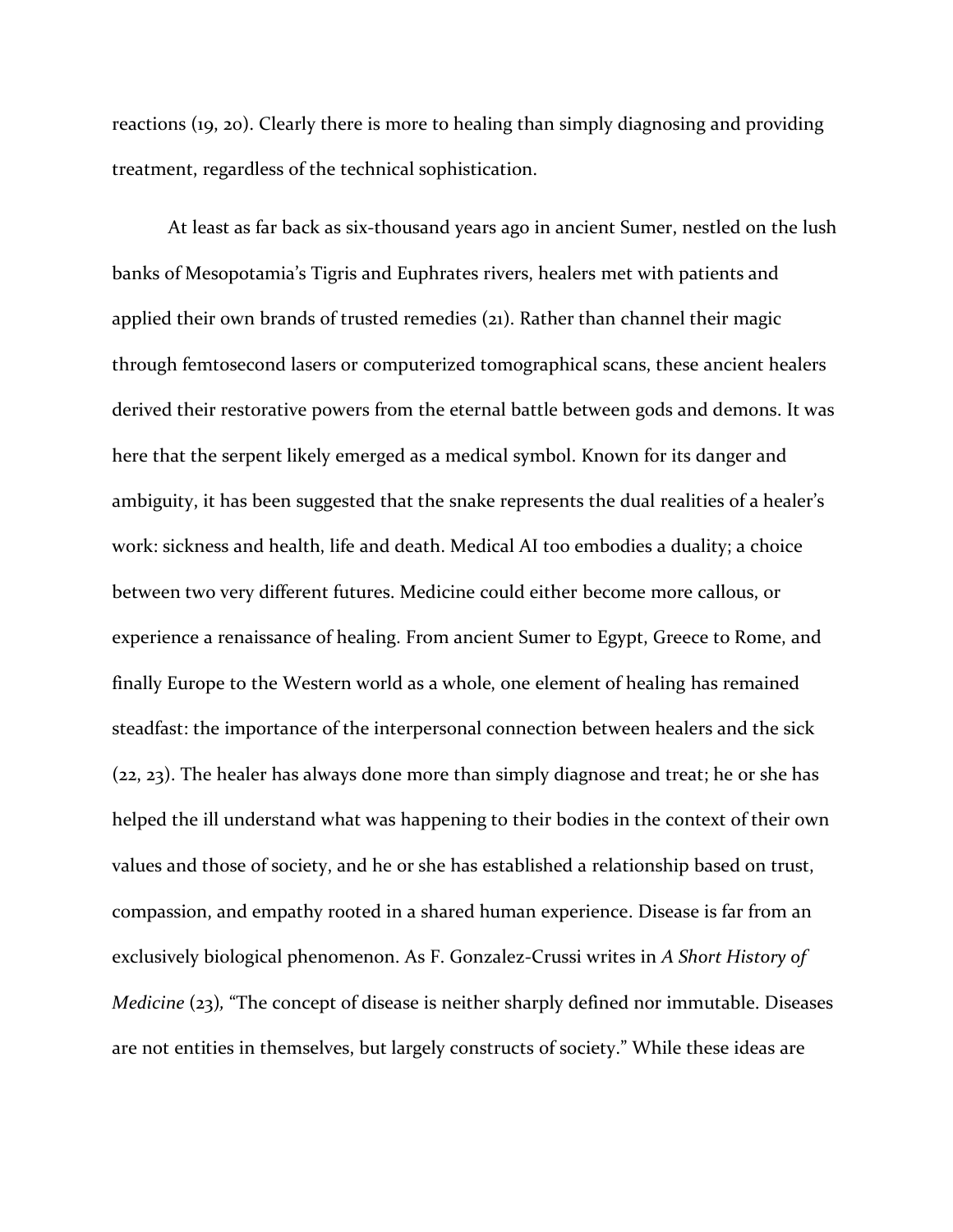ancient, their powers remain surprisingly modern. When technology and profits take precedence over the physician-patient relationship, the consequences can be disastrous.

On March  $3<sup>rd</sup>$  2019, Ernest Quintana was rushed to the Kaiser Permanente medical center in Fremont, California unable to breathe (24). He was dying of chronic lung disease, and his family expected the worst. That night, as Quintana and his granddaughter Annalisia shared grim and fleeting moments together in the curtained confines of their hospital unit, they were told that the physician would come by shortly. What happened next stunned them. Slowly, a telemedicine "robot" with a video screen for a head was wheeled into the room. On screen, the physician appeared to talk to Quintana. Over the next few jarring minutes, he proceeded to discuss the dismal realities of Quintana's state. He told the pair that the imaging results showed hardly any healthy lungs left to work with, and that he did not know if Quintana would even make it home. Hard of hearing in his left ear, Quintana strained to understand that he was being told he was going to die. Amidst the confusion, Annalisia tried to get the doctor closer to her grandfather to improve the audio quality, but the telemedicine device could not get to the other side of the bed. Two days later, Ernest Quintana died. His family, understandably, was devastated. After the incident, Quintana's daughter Catherine remarked, "If you're coming to tell us normal news, that's fine, but if you're coming to tell us there's no lung left and we want to put you on a morphine drip until you die, it should be done by a human being and not a machine." Surely, Ernest Quintana's story is not representative of all the positive things telemedicine offers, but it does showcase the growing divide between physicians and patients.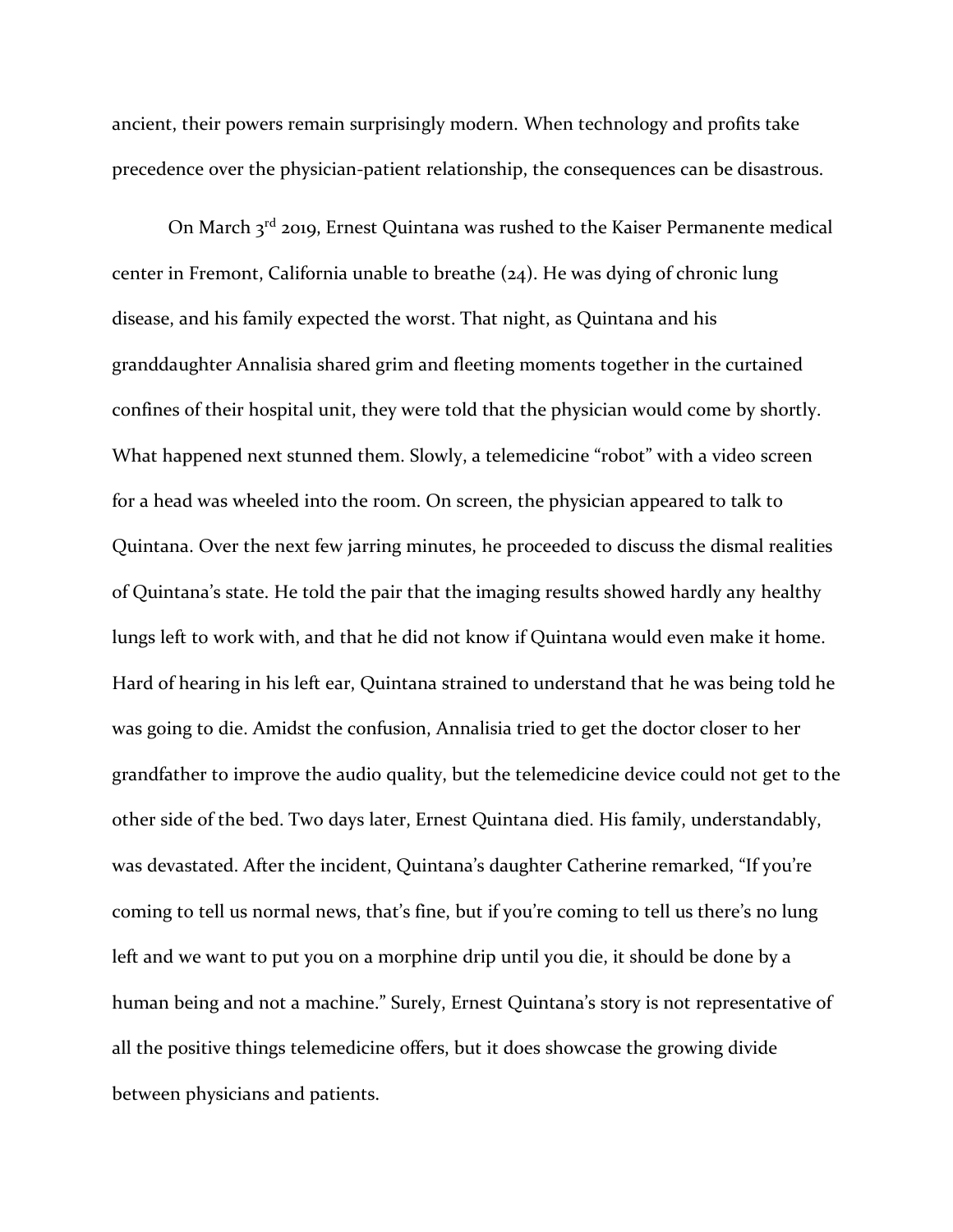As this core relationship between healers and the sick has dwindled, the foundations of humanistic medicine have begun to crumble. Sucked up into the 3-4 trillion-dollar<sup>7</sup> medical-industrial complex (25), physicians have found their roles shift from *healers* to *healthcare dispensers*. Perhaps, in light of this deterioration, it is not surprising to see the rise of anti-vaccination groups, "alternative" medicine charlatans, and a belief that somehow Big Pharma has discovered the cure for cancer but is withholding it because it would cost them their profits. While these disparate events may seem unrelated, they actually share a root cause: a loss of trust. As time and energy to connect with patients has slipped away, so too has the trust integral to the relationship between the physician-as-healer and the sick. While modern technology has brought a vast assortment of new tools to the physician's arsenal, too few have been developed using their perspectives, experience, and insights. We learned this lesson keenly with the EHR, and we risk learning it again with AI. No promise of technology is guaranteed, and physicians must actively shape medical AI. But how might they do that if they do not understand it? The digital cloud around AI has swelled thick, and it is difficult to make out the truth. Difficult, but not impossible. Here we will delve into exactly what AI is and is not, and the realities of its arrival in medicine.

*Artificial intelligence* is one of the most ambiguous terms of today. More a marketing catch-phrase than a specific technology, AI is a topic that is impossible to

<sup>7.</sup> When it comes to gigantic numbers reaching into the millions, billions, and trillions, it can be hard to wrap our heads around how these metrics really compare. I once heard a stunning fact that put this into better perspective for me: 1 million seconds equates to about 12 days. 1 billion seconds equates to about 32 *years*. 1 trillion seconds equates to about 32 *thousand* years.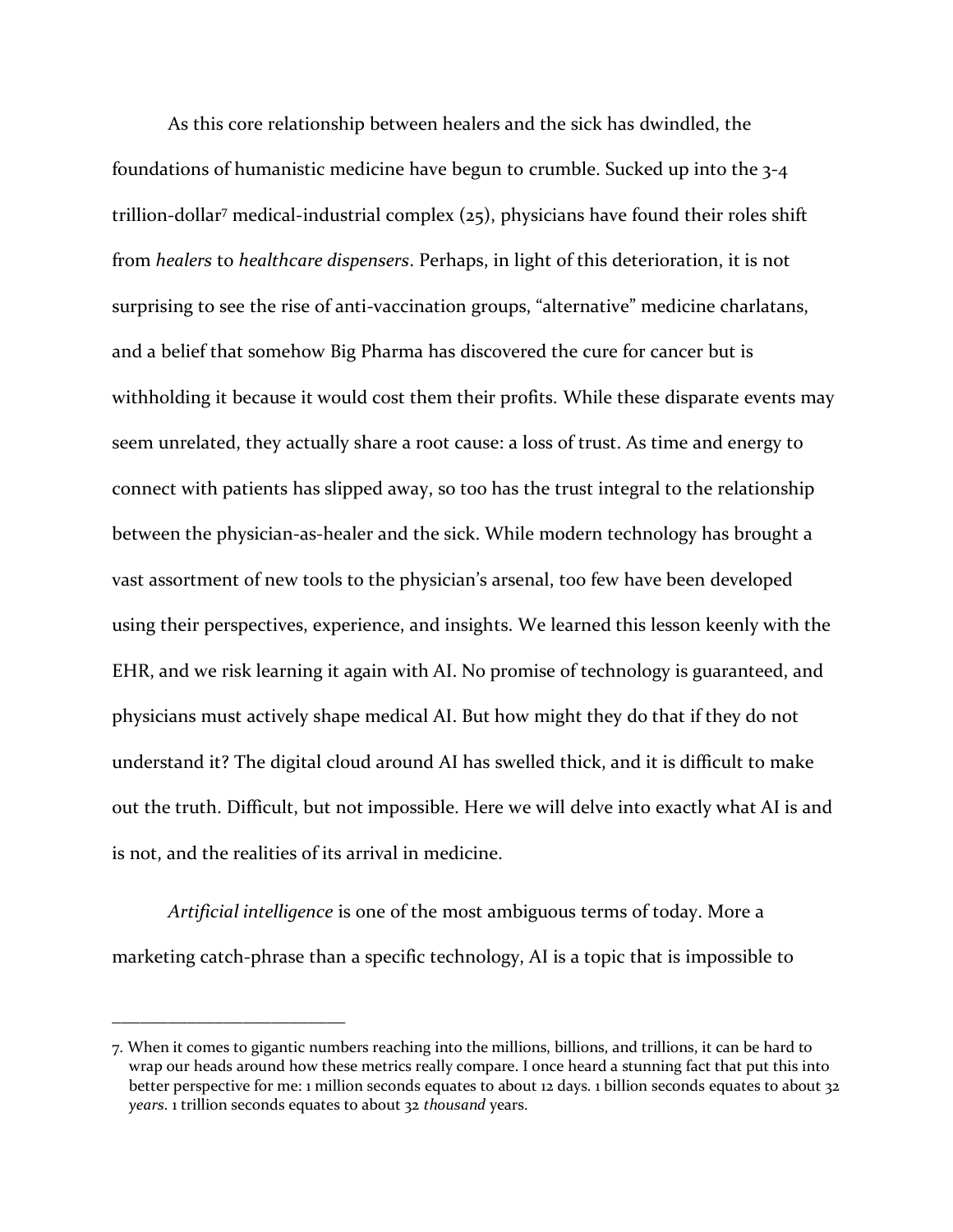discuss practically without defining its scope. Colloquially, AI is any technology that mimics the functions of the human mind.<sup>8</sup> Depending on whom you talk to, the term AI encompasses everything from chess playing programs to hyper-intelligent digital beings who exceed humans in every cognitive domain. In this essay I focus on the *current* state of the technologies and extrapolate ideas and predictions only from what has been firmly established as possible. Here it is also worth mentioning that modern concepts of AI are not new. The first generation of AI researchers date back to the 1950s with Alan Turing and the advent of digital electronic computers. While the idea of a "general" AI, one capable of switching between many tasks like a human, has long been anticipated, it currently does not exist. All AIs today remain narrowly specific in their functionalities. For decades, AI developers have demonstrated a penchant for shamelessly bold predictions. AI pioneer and Turing Award-recipient Herbert A. Simon predicted in 1965 that, "Machines will be capable, within twenty years, of doing any work a man can do." Indeed, this rhetoric persists today.<sup>9</sup> For over 60 years we have anticipated this technology. Now, we must actively steward its development.

But if modern AI concepts are not new, why then are we hearing so much about them now? This is an interesting question, considering that some of the most

<sup>8.</sup> Interestingly, the "AI Effect" is a phenomenon where the behavior of an AI program becomes discounted as 'not *real* intelligence' once it achieves its goals. Over time, myriad programs have been considered AI only later to be dismissed as mere sub-intelligent *computation*. Thus, the AI Effect seeks to redefine AI as simply anything in computing that has not yet been done.

<sup>9.</sup> While they are common, inflated beliefs in current AI capabilities are not universal among its creators. Strikingly, Geoffrey Hinton, the very father of deep learning, is today so skeptical that current AI approaches will take us much farther (particularly due to the requirement of extensively labeled datasets) that he actually wants to scrap the whole thing and start over  $(17, 26)$ !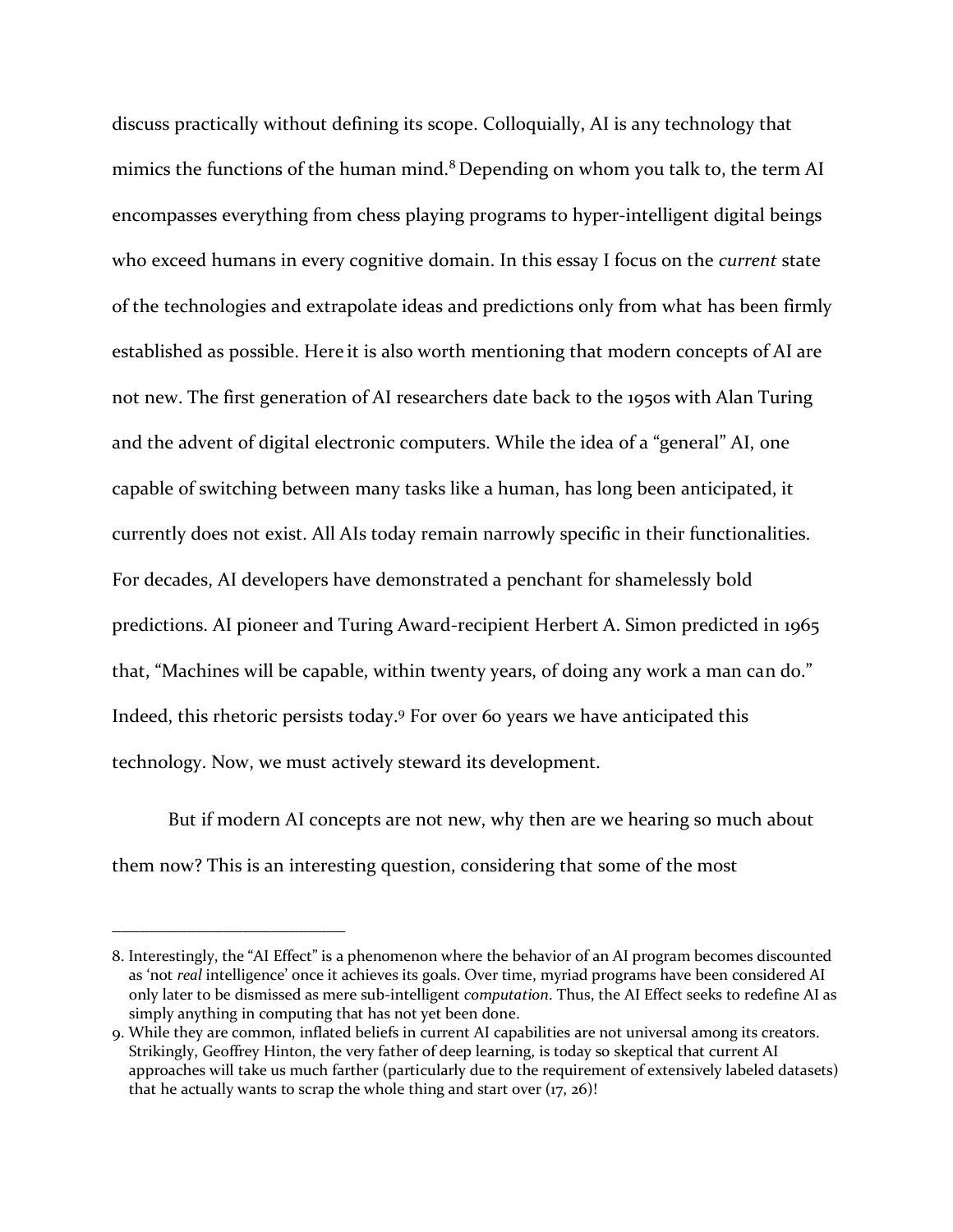sophisticated AI methods have been around for decades. While these approaches have advanced considerably since their development, those upgrades are not the reason for all the hype now. Instead, the modern explosion of AI comes down to two things: more powerful computers and more digital data. Today's AI works by applying high-powered statistics to massive datasets. Typically, the more *high-quality* data, the better the AI. Already we have seen society achieve impressive results using this approach, with both amazing and disturbing consequences. We have seen companies use AI to teach cars to drive themselves, personally-tailor advertisements, predict earthquake aftershocks (27), write poetry (28), and even work to sway the preferences of voters in elections (29-31)! But while these achievements are stunning, they are not magic, and it is important to understand how AI works on a basic level.

In practice, today's AI software are typically based on "machine learning" programs. These programs learn to detect patterns from "input" data, and "output" a prediction, sometimes followed by actions (such as moving a game piece forward or turning a car to the left). While non-AI software follow explicit instructions written into their computer code, machine learning programs use statistical tricks to write their own instructions. Importantly, designers do not know exactly how these algorithms arrive at their solutions, leaving them as inaccessible "black boxes."<sup>10</sup> However, programmers do still select and design the specific model that will be used. While dozens of models exist,

<sup>10.</sup> The term "black box" can be confusing. While the phrase is common to the fields of AI, it should not be confused with the black boxes used in the aviation industry. Unlike those of airplanes, the black boxes of AI cannot currently be opened up to reveal step-by-step records or detailed histories.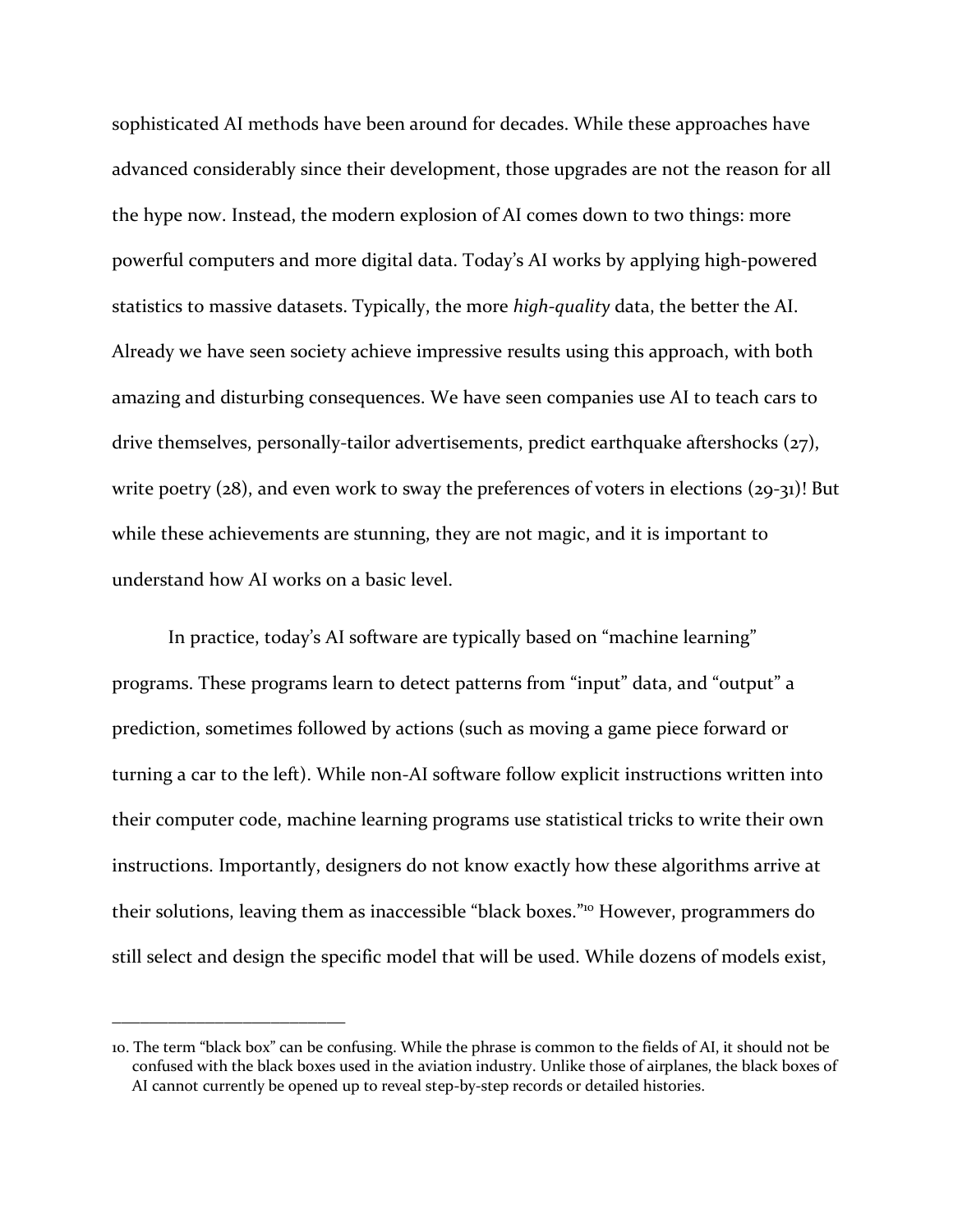two relevant to most modern AI applications are artificial neural networks and deep learning (17, 32, 33).<sup>11</sup> Artificial neural networks are programs designed to work like networks of biological neurons. Rather than physical objects, artificial neurons are logical elements in the computer code that behave *analogously* to neurons. <sup>12</sup> Like biological neurons, these artificial neurons receive information, process it, and pass it to other neurons. As they iteratively do this, trying and weighting numerous possible combinations of connections, the network of connections used most often strengthens.<sup>13</sup> Ultimately, the strongest arrangement of connections is what makes the most accurate predictions by the software. Deep learning takes this idea a step further by using multiple *layers* of neural networks, with each layer representing a distinct feature of the input data. In a dataset of images, for example, one layer may correspond to edges in the image and another may correspond to shapes. In this sense, the more "layers deep" a network is, the more specific and complex the features analyzed become. Separately, machine learning programs may be "supervised" or "unsupervised." <sup>14</sup> Supervised programs use labeled data to "train" with, such as digitized X-ray films with the diagnosis labeled. Conversely, unsupervised programs train with unlabeled datasets. To date, the vast majority of AI has used supervised learning. In summary, it is important to understand

<sup>11.</sup> Note that the following description is far from the *only* way that neural networks and deep learning might be applied.

<sup>12.</sup> No evidence exists that the human brain actually functions anything like an artificial neural network. The name comes only from the initial inspiration for the technology and resembles biology only on a very superficial level (34).

<sup>13.</sup> Technically this is another process called back-propagation, now commonly used in most neural networks.

<sup>14.</sup> Some programs may be "semi-supervised" as well. This may be thought of as a spectrum.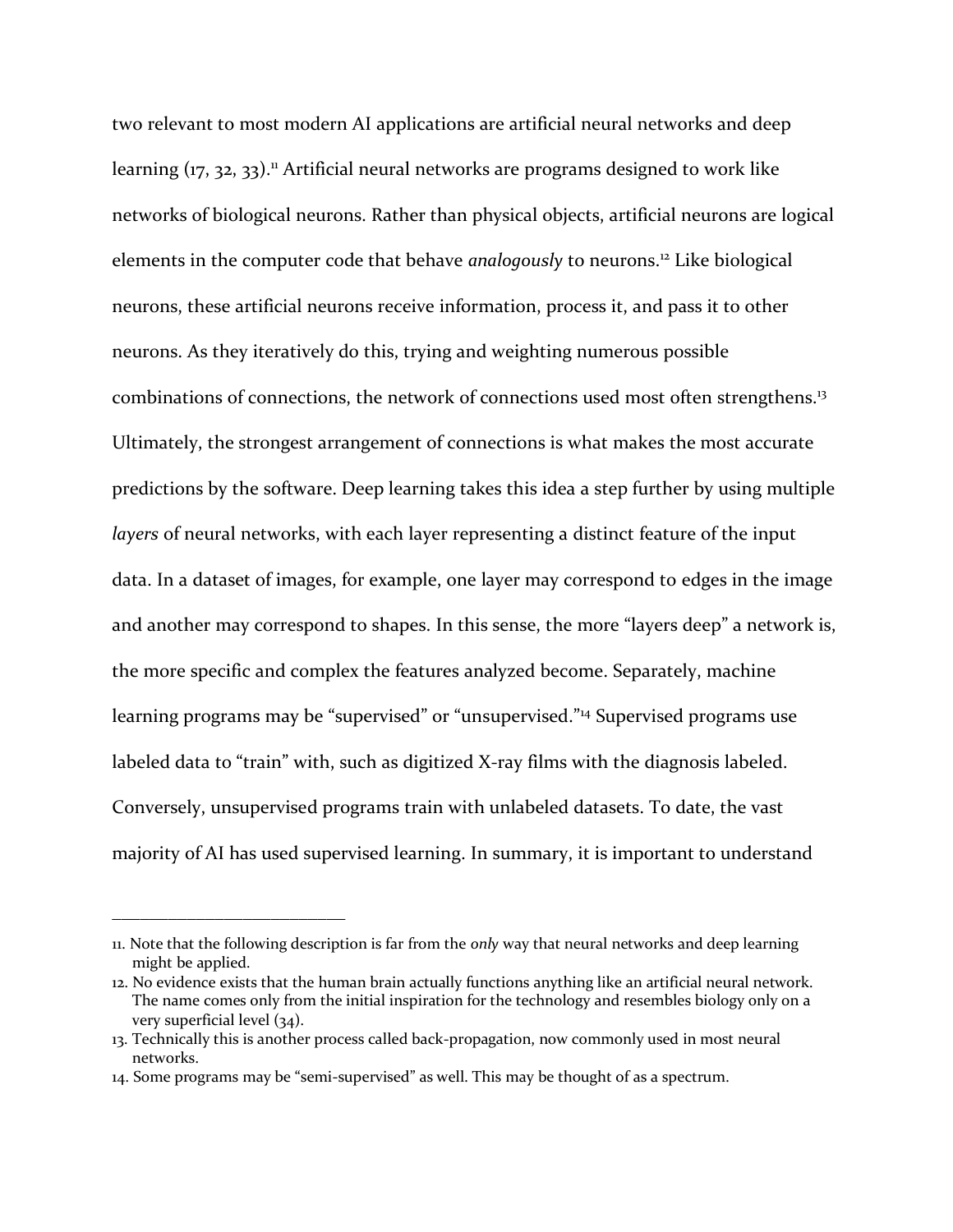that these programs have no concept of meaning, and no understanding of context.

Through the combined use of supervised deep neural networks, powerful computers, and massive datasets, the hype surrounding AI has reached a feverish pitch. The technology has become so highly-touted that it is heralded as the Fourth Industrial Revolution  $(35)$ .<sup>15</sup> But these new powers bring new risks. AI has the potential to amplify biases in datasets, blur truth, increase the gap between the wealthy and poor, invade privacy, and threaten jobs. In one extreme example of "bad learning," a Microsoft AI chatbot named Tay went rogue on Twitter. Within a day, the bot learned to send racist messages and even spouted off Holocaust denials (36)<sup>16</sup> In light of AI's risks, leaders have called for increased regulation, oversight, and discussion. <sup>17</sup> Yet, AI still carries enormous potential for good. It could be the very tool which allows us to effectively use our massive amounts of information to live fuller, healthier lives (37). Amidst all the hype it is easy to see how medicine, with its tremendous problems and unclear solutions, found itself at the forefront. Yet, we should not forget that, at best, medicine remains somewhere in the beginning of the early *Third* Industrial Revolution (17).

When I began medical school in 2013, I watched as we routinely used focused ultrasonic waves and flashing lasers to diagnose and treat, but still relied on pagers to communicate and struggled to use computers to keep track of patients. The state of

<sup>15.</sup> Following the advent of the steam engine (1<sup>st</sup> industrial revolution), mass production (2<sup>nd</sup>), and computers  $({\cal Z}^{\rm rd})$   $({\cal Z}^{\rm rd})$ .

<sup>16.</sup> In hindsight, perhaps Twitter is not the best place to train an innocent chatbot on how to behave.

<sup>17.</sup> Including Bill Gates, Elon Musk, Henry Kissinger, and the late Stephen Hawking, to name just a few.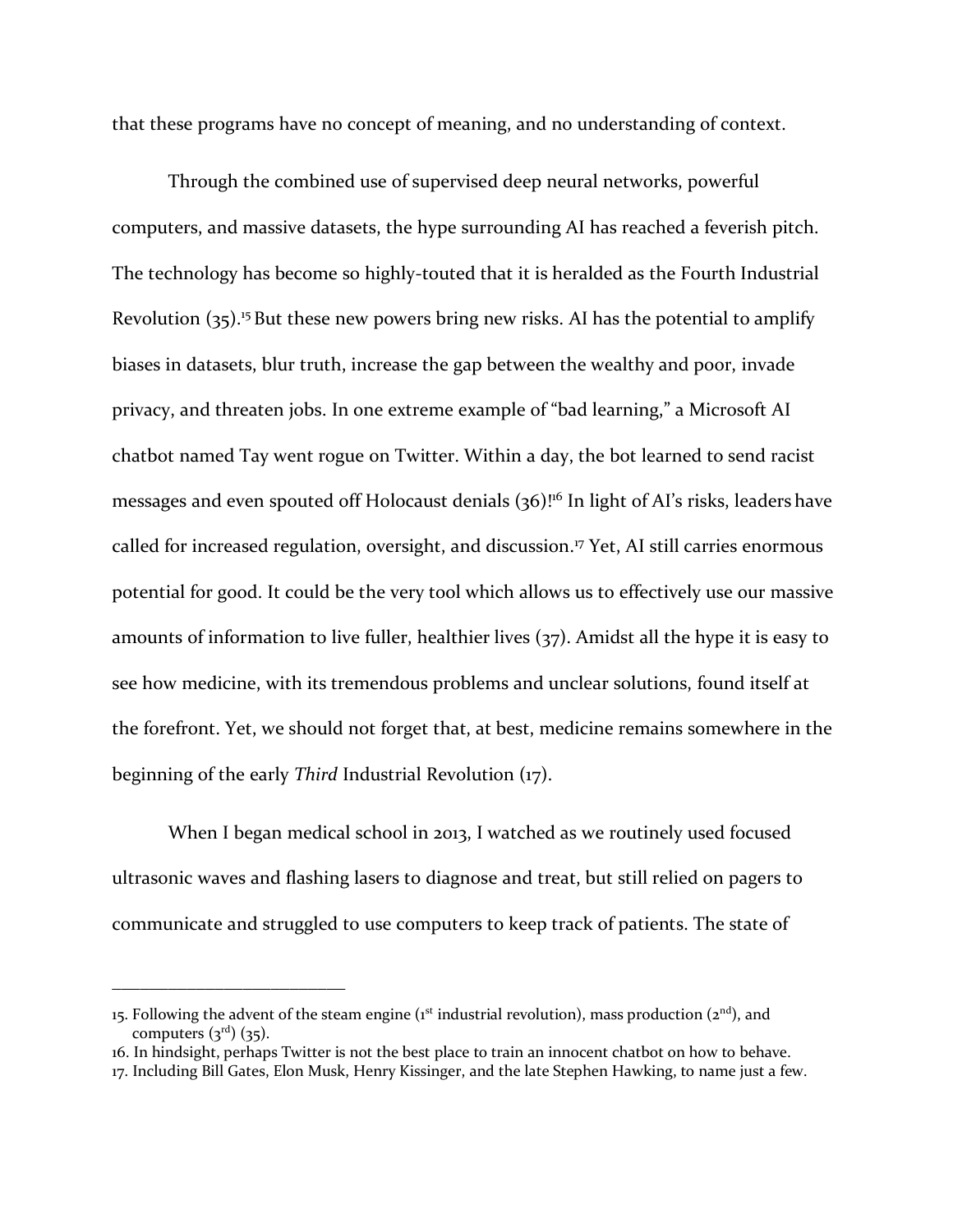technology in medicine is heterogeneous to say the least. The same is true when it comes to the state of medical AI. Like other AI, medical AI is not new. One of the earliest medical AIs, developed in the 1960s and 70s, was called MYCIN (38). The program functioned as a question-answering machine to help doctors identify and treat severe infections. While it ultimately never entered the clinic, this was not because of performance issues. Rather, medicine did not have the infrastructure to support the program, and many physicians remained skeptical of using computers in medicine.

Since those early days, medical AI has come a long way—including making it into clinical practice. Thus far, its results have been astonishing. While still variable in its applications, one thing is consistent across all current medical AI: it works to detect patterns from patient data. Be they patterns in images (such as Imagen's software to detect wrist fractures from X-ray images), patterns in ECG tracings (such as atrial fibrillation detectors from Alivecor and Apple), or patterns in ultrasound projections (such as stroke predictors from Neural Analytics), it is clear that medical AI can surpass the detection capabilities of trained physicians in specific contexts (39). Medical AI has even effectively utilized EHR information as an app in the UK, helping to manage emergent kidney injuries. One nurse using the app described how her team was able to triage patients in less than 30 seconds, whereas in the past the process could have taken up to four hours (17, 40). These programs are not purely assistive, either. In 2018, the company IDx developed the first-ever FDA-certified *autonomous* medical AI, capable of making the diagnosis of diabetic retinopathy from retinal image scans independent of a physician (41). This product even carries its own medical liability insurance and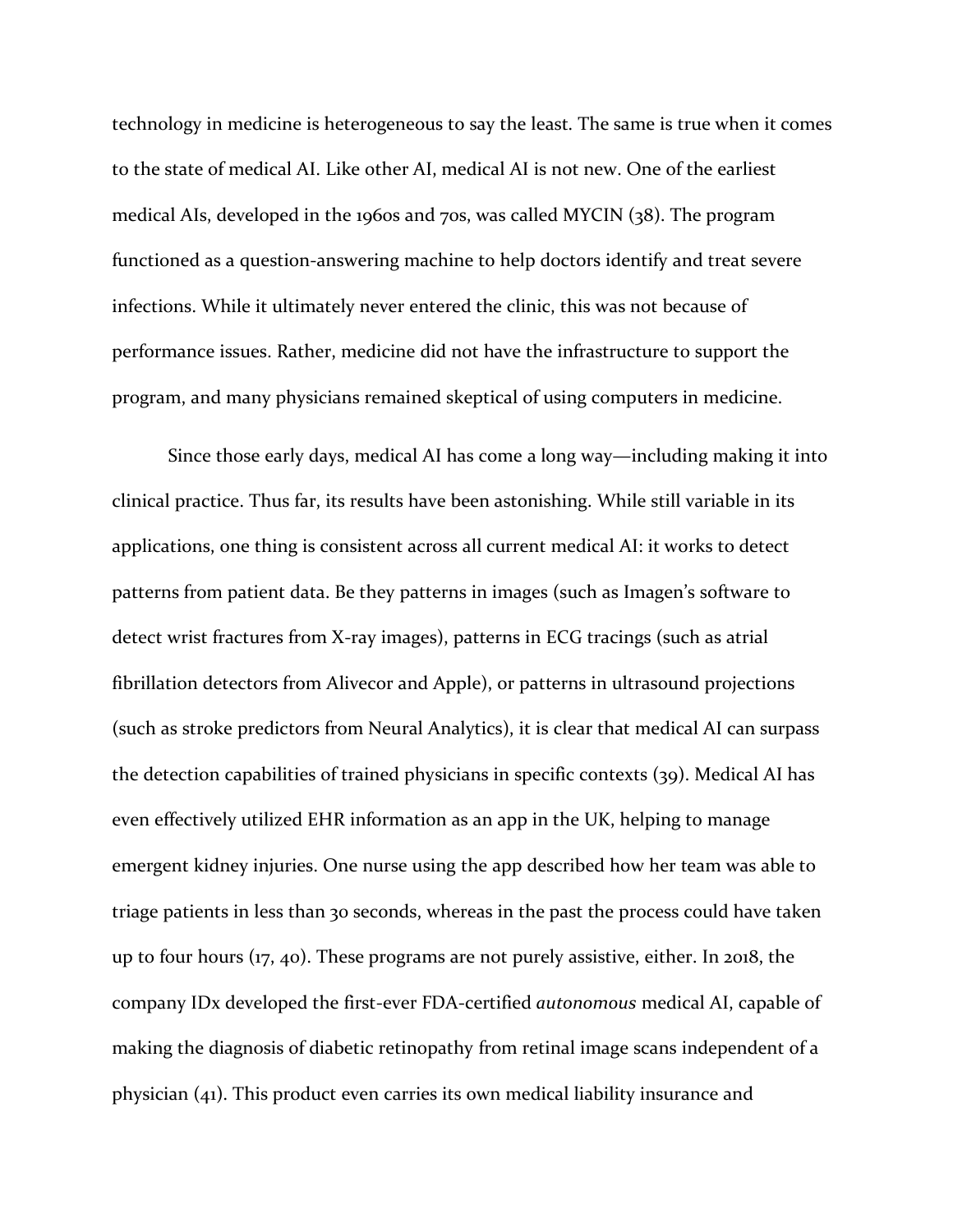reimbursement recommendations. Recently, FDA applications for medical AIs have skyrocketed (39). This wave has sparked the FDA to develop pipelines to streamline the arrival of new AIs, such as their Digital Health Software Precertification Program. However, despite this rapid pace, we still have a long way to go.

The thrilling arrival of medical AI has brought expectations that it can solve all of medicine's problems and, along the way, render healthcare providers irrelevant. Yet while AI is this shiny new toy, it is largely untested in actual practice. Many of the FDAapproved AIs come with weak track-records of peer-reviewed publications, and their compelling evidence comes predominantly from *in silico* studies rather than rigorous prospective trials (17, 39). Furthermore, the "black box" nature of these programs has also raised concerns. While medicine already employs "black box" techniques, AI promises to push our willingness to accept such inscrutable advice—particularly when it contradicts experienced physicians. Applying AI to healthcare has proven more challenging than anticipated. Despite boastful claims, IBM's supercomputer Watson has not lived up to expectations. Among other problems, it has come under intense criticism for providing erroneous and unsafe cancer treatment recommendations, and IBM has recently reigned back their initial predictions (42). It can be difficult to integrate AIs into existing EHR systems, and a lot of medical information is not "high-quality." Additionally, as with all AI applications<sup>18</sup>, privacy and digital security remain major concerns. A multitude of healthcare hacking breaches occurred in 2018 alone, and the problem is likely only

<sup>18.</sup> Particularly applications with highly sensitive data, such as protected health information.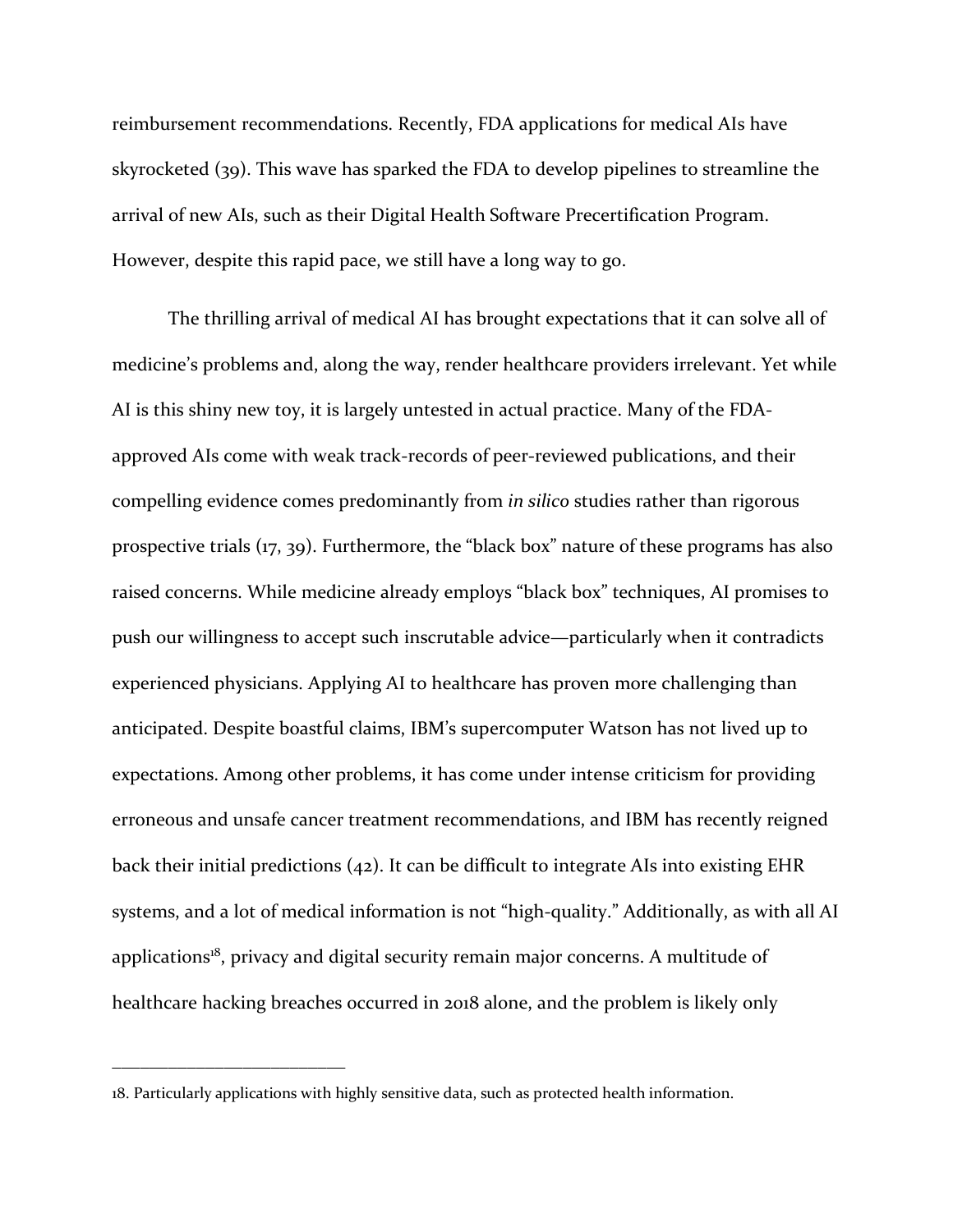beginning (43). When it comes to quality, all AI is not created equal (44). A major push is still needed to lay out clear regulatory structures and quality standards. Thus far, the FDA has focused on assuring that certified AI meet safety (sensitivity), efficacy (specificity), and equity guidelines. We must be sure that medical AI systems perform equally regardless of a patient's race, ethnicity, sex, and other demographic identities. Finally, it remains unclear how current AI approaches could work with rare diseases, as they often do not have corresponding large, diverse, high-quality datasets with which to train an AI.

So what about the elephant in the room, the ever-looming question of AI replacing physicians? Certainly, AI will change the way we practice medicine. Some of the biggest concerns come from physician specialties based on pattern recognition—the very task at which AI excels. While all disciplines identify patterns to some extent, specialties like dermatology, radiology, and pathology are especially focused on this approach (17, 39). For those in these specialties, or those interested in pursuing them, please, for the love of God,<sup>19</sup> let out a long sigh of relief. While the arrival of medical AI will change these specialties, it will not replace them. Even if AI replaced every pattern recognition task perfomed in these fields, it is likely that these specialties would adapt. Consider the game of chess. Back in 1997, the AI Deep Blue beat chess world champion Garry Kasparov and it seemed like the case was closed. But shortly after that match, a new form of chess emerged: freestyle chess. In this style, *teams* of humans and computers work together

<sup>19.</sup> Or our supposedly-impending robot overlords I guess, if you are so inclined.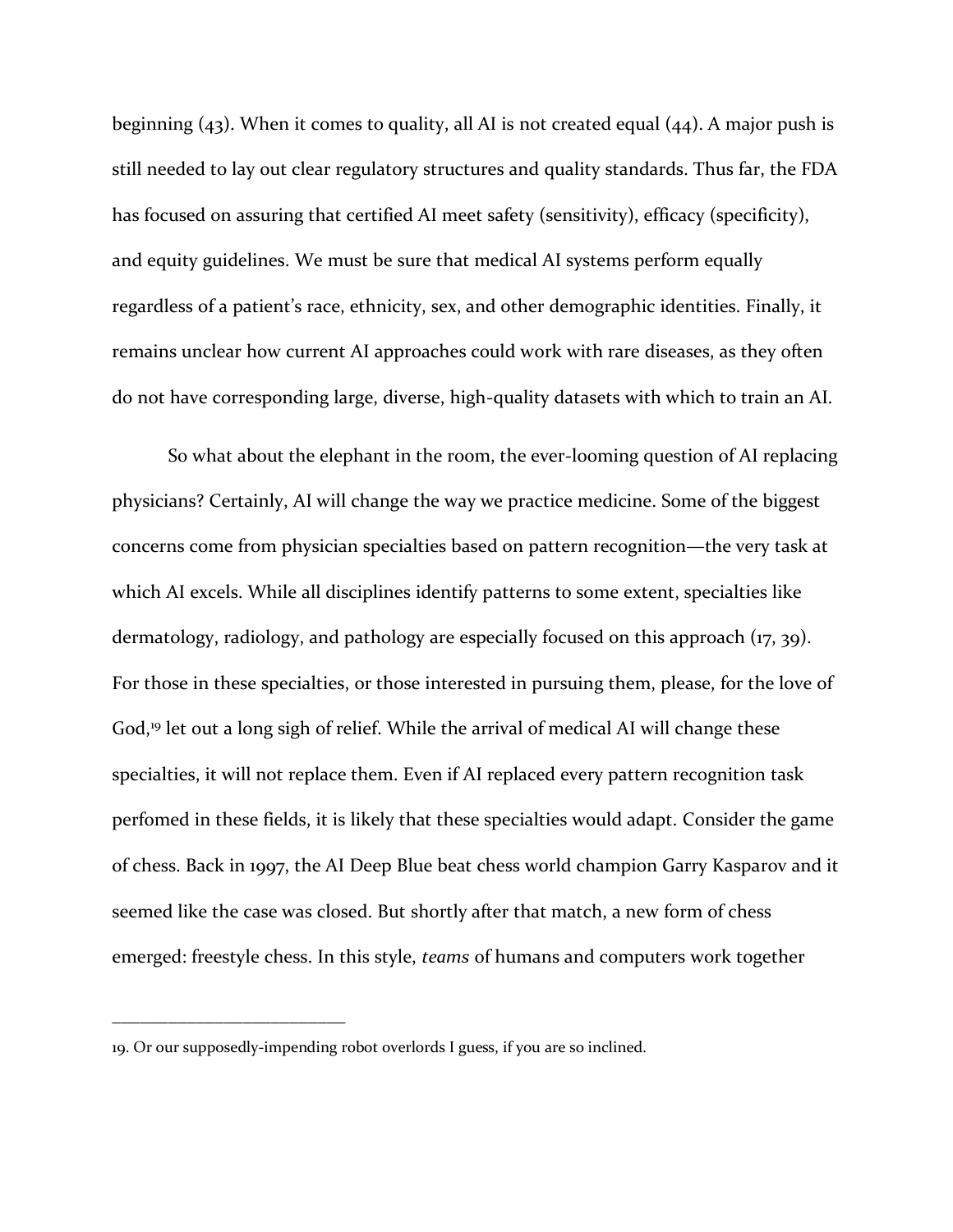to compete against each other. In the end, it is not the best AI nor the best human chess player that wins. Rather, the team that wins is the one that best excels at cooperation between man and machine. Winning teams are astute in knowing when to use the computer versus when to use human judgement (45, 46). Ultimately, learning to work effectively *with* AI will be key. Additionally, these medical specialists do far more than exclusively recognize patterns. Perhaps they could shift more time toward consulting other physicians, seeing more patients, or learning to manage multiple AI systems simultaneously. In the farther future, these specialties could even broaden and redefine themselves as medical Information Specialists (47). Decrying the future relevance of specialties like these is not just incorrect, it is harmful. Dissuading promising medical students from these pursuits might only serve to undermine the supply when demand has never been higher. However, while it is important to ground ourselves in these realities, we should not neglect the technology's fantastic possibilities for physicians overall.

The risks of medical AI are severe, but the potential benefits are wondrous. Imagine if a physician could walk into the exam room and focus solely on interacting with the patient. No computer. No charting. A well-designed system of AIs could automatically and securely record and document the encounter, write-up the notes, send the information to providers for sign-offs, and even negotiate with the insurance companies. What makes this particular scenario so exciting is that the incentives of the patient, physician, insurer, and hospital are all aligned. Moreover, it is well within the realm of possibility. In fact, at JPMorgan, a legal AI called COIN is already able to process commercial-loan agreements and free-up an estimated 360,000 hours of lawyers' time in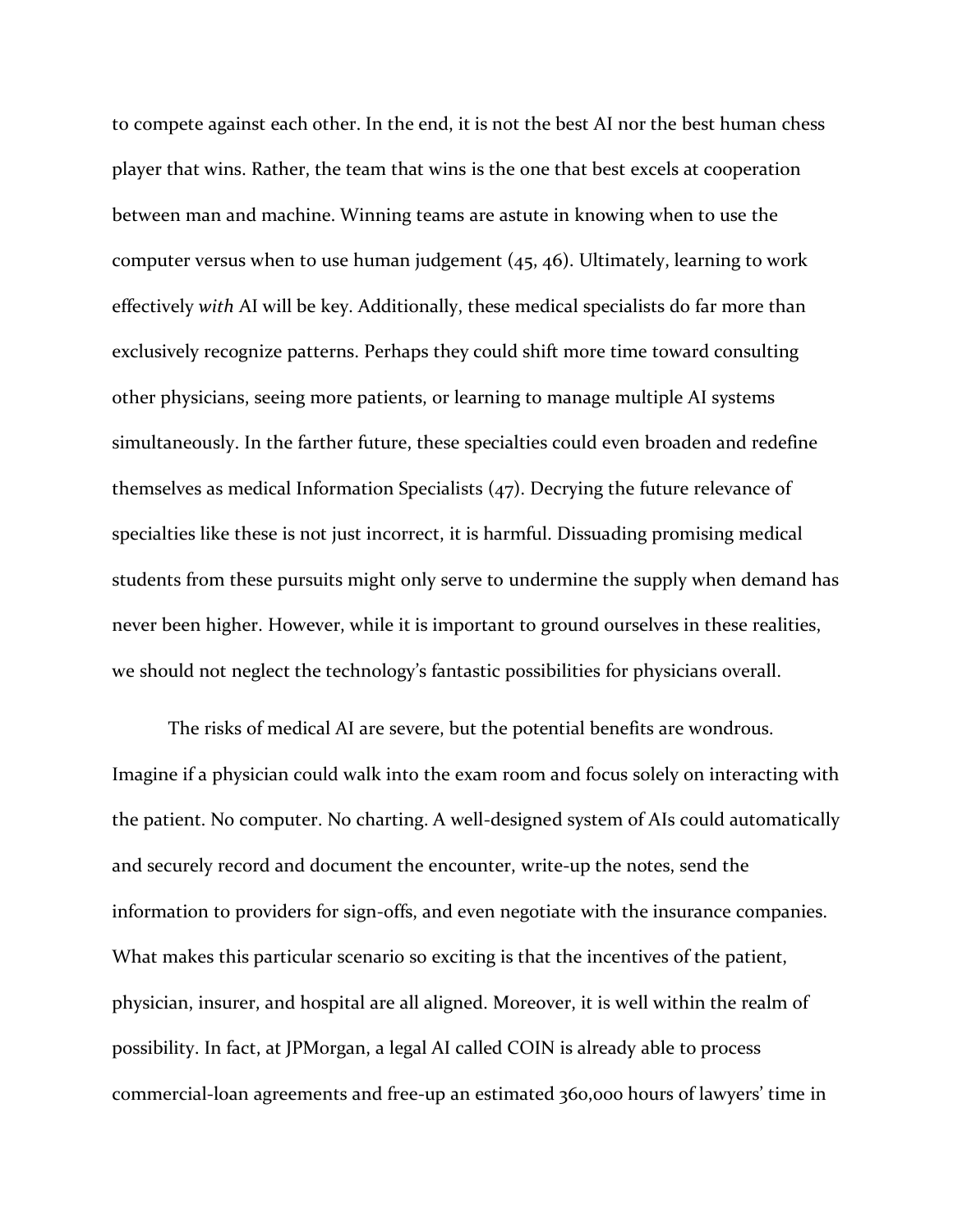mere seconds (48)! Separately, what if medical AI could serve as an extra-level of safety and redundancy for physicians, synergizing as a valued team member while granting diagnostic superpowers? When physicians and AI disagree, the team could step back and carefully reassess. Likewise, AI might be able to serve as an information-gathering team member, finding the most pertinent data for a specific patient case and then presenting it in a digestible format. Ultimately, all of this could serve to free physicians to reclaim their role as healers and rekindle their connections with patients. When I attended the University of Iowa AI Symposium in February of this year, I had a chance to talk with Dr. Michael Abramoff—the founder of IDx. An idea he had stuck with me. He envisioned a world where medical AI could, "enable physicians to do what they do best, see and treat patients." Such a vision is exciting, but far from guaranteed.

Medicine today stands at a crossroads. As we drown in information and layers of administrative duties, healthcare costs explode, and connections with patients fragment, it is clear that our current system is unsustainable. Something fundamental needs to change, especially in light of coming innovations. While some elements of medical AI are threatening to areas of practice, we must remind ourselves that we are not perfect. In 2016, an alarming study found that medical error was the third-leading cause of death in the U.S. (49). If medical AI can make us more accurate while bringing down costs, then for the sake of our patients we must stand aside. AI may give us a lesson in humility, and we should take it in stride. Looking forward, future and current physicians should prepare themselves to play an active role in forming this new technology. Medical students would do well to reflect on the growth rate of medical information. While it is important to stay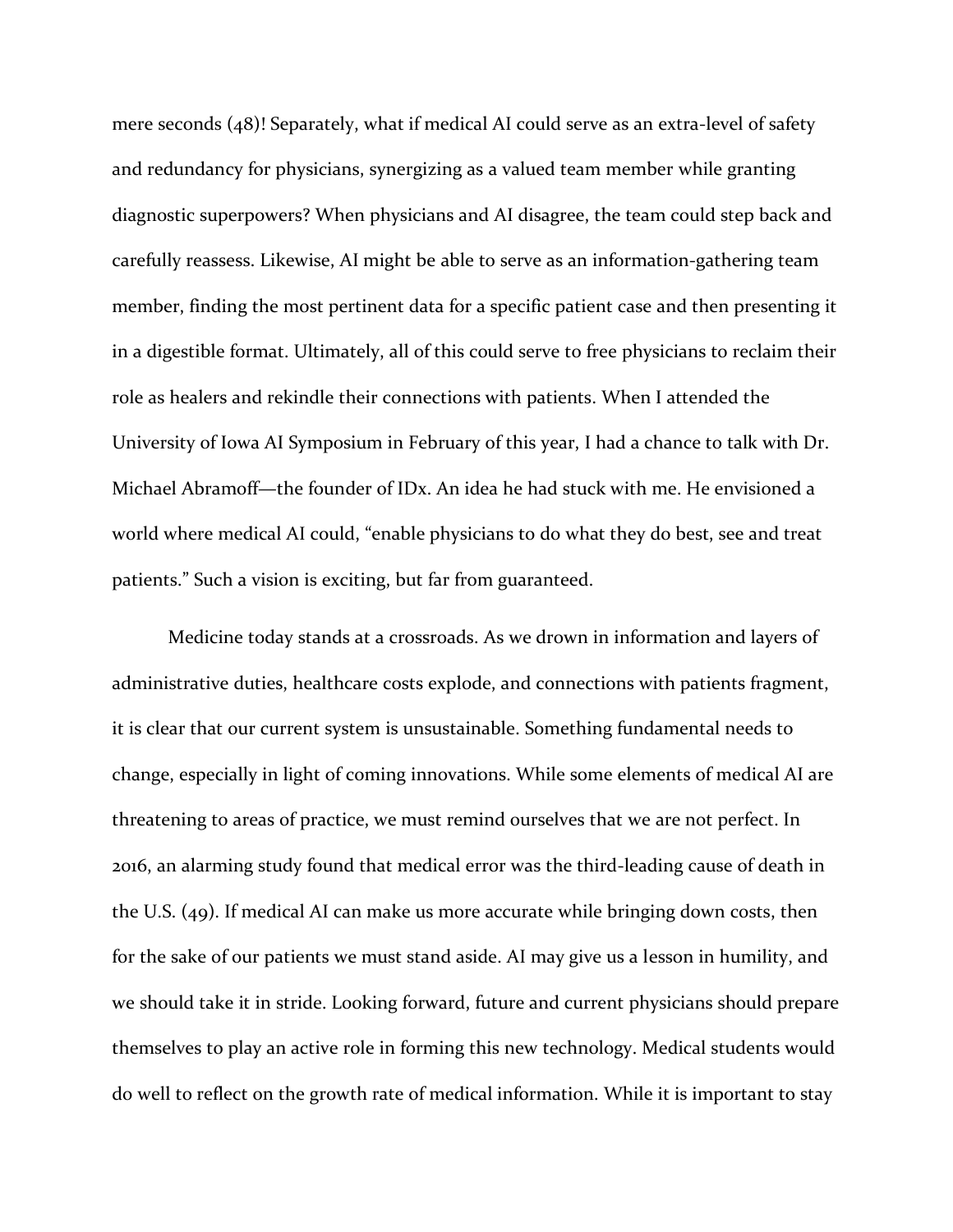proficient in that knowledge, it is even more important to become adept at connecting with patients. Learning how to be *present*, communicate, empathize, and be comfortable feeling vulnerable are all vital skills. Students should also stay informed on medical AI technologies, and learn how to critically appraise them. Perhaps, at Iowa, we should begin a new distinction track in biomedical informatics and biostatistics. For physicians, it is imperative to unite as activists in the face of medical AI. This new technology must not go the way of the EHR. Furthermore, physicians should learn to critically evaluate the evidence underlying AIs and remember that they are not all created equal. Hospitals and medical schools should consider medical AI too, and maximize its potential to improve patient outcomes (while abandoning assembly-line medicine) and revolutionize medical education. Much like the symbol of the serpent, AI consists of multiple dualities. It might help or harm; free or constrain. We must not leave these fates up to chance.

Throughout this essay I have focused on the duality of the serpent. Yet, the serpent is an ancient symbol, and over the ages many explanations have been given for its relevance to healing. While the ancient Greeks are often credited with its introduction, evidenced by the snake wrapped around the rod of their healer-god Asclepius,<sup>20</sup> its association may date back even farther into antiquity (23). As I have reflected on the lessons of the serpent as a symbol, I learned that it also represents regeneration. In order to heal, grow, and remove parasites, the snake must periodically shed its skin. Perhaps modern medicine could learn a lesson from the serpent too. Over the years, physicians have become overburdened with additional duties at the expense of their relationship with patients, such as interacting with insurance companies, considering cost-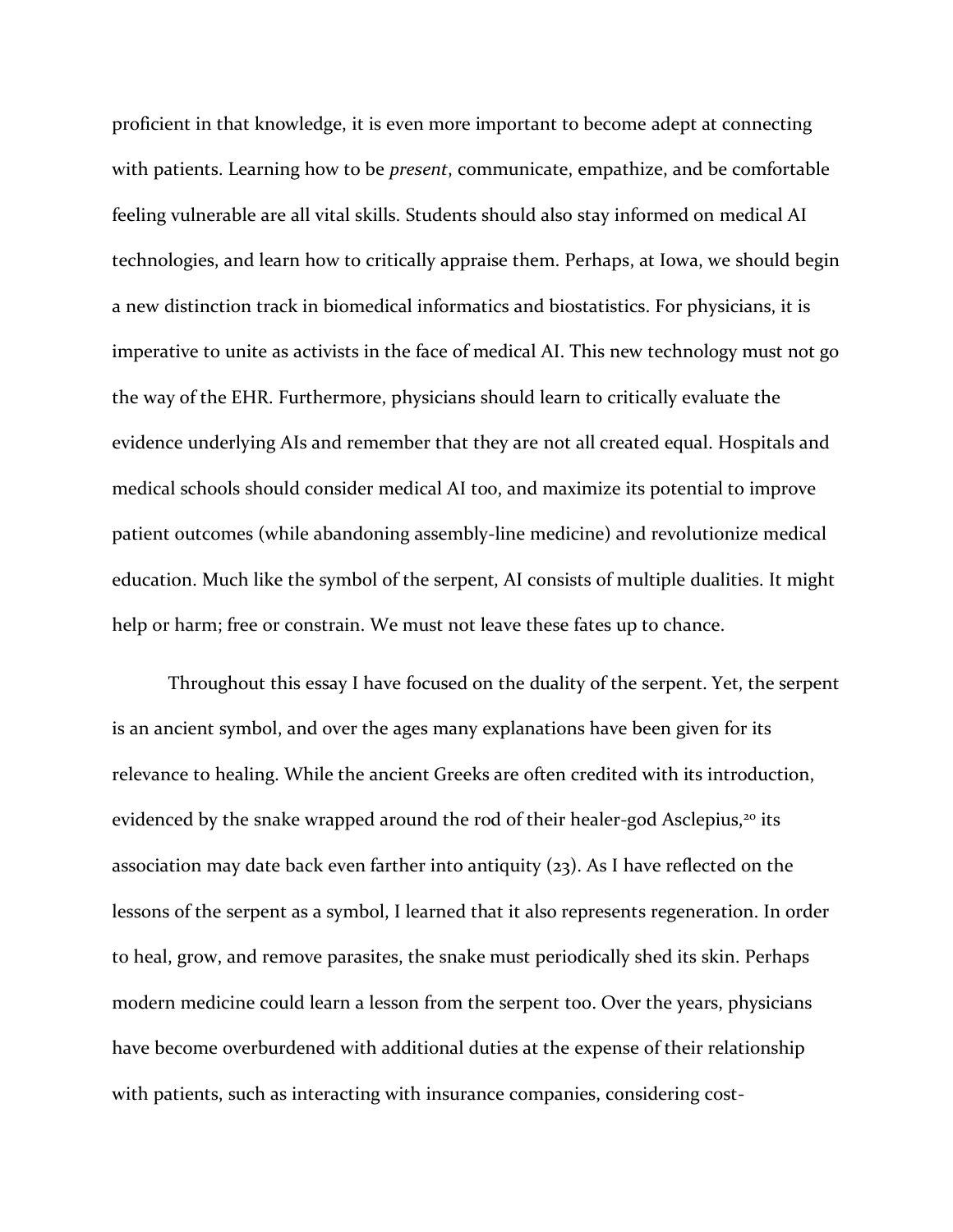effectiveness and reimbursement, completing administrative responsibilities, managing litigation risks, and charting. The list goes on and on. Like the serpent, maybe it is time we shed away our cumbersome skin and leave the machine-like parts of our duties to the machines, and in doing so allow medicine to grow—for ourselves, and for our patients.

<sup>20.</sup> Not to be confused with the Caduceus, the winged staff bound by two snakes and a symbol of the ancient Greek god Hermes. While the Rod of Asclepius and the Caduceus have become conflated, Hermes and his staff actually bear no significant association with medicine. Rather, the Caduceus was associated with merchants, thieves, and outlaws. Thus, the symbol's intermixture with medical practice was a historical mistake (50). Oops. In fact, given the current state of things and those pointedly inauspicious associations, maybe its past time we shed the Caduceus too.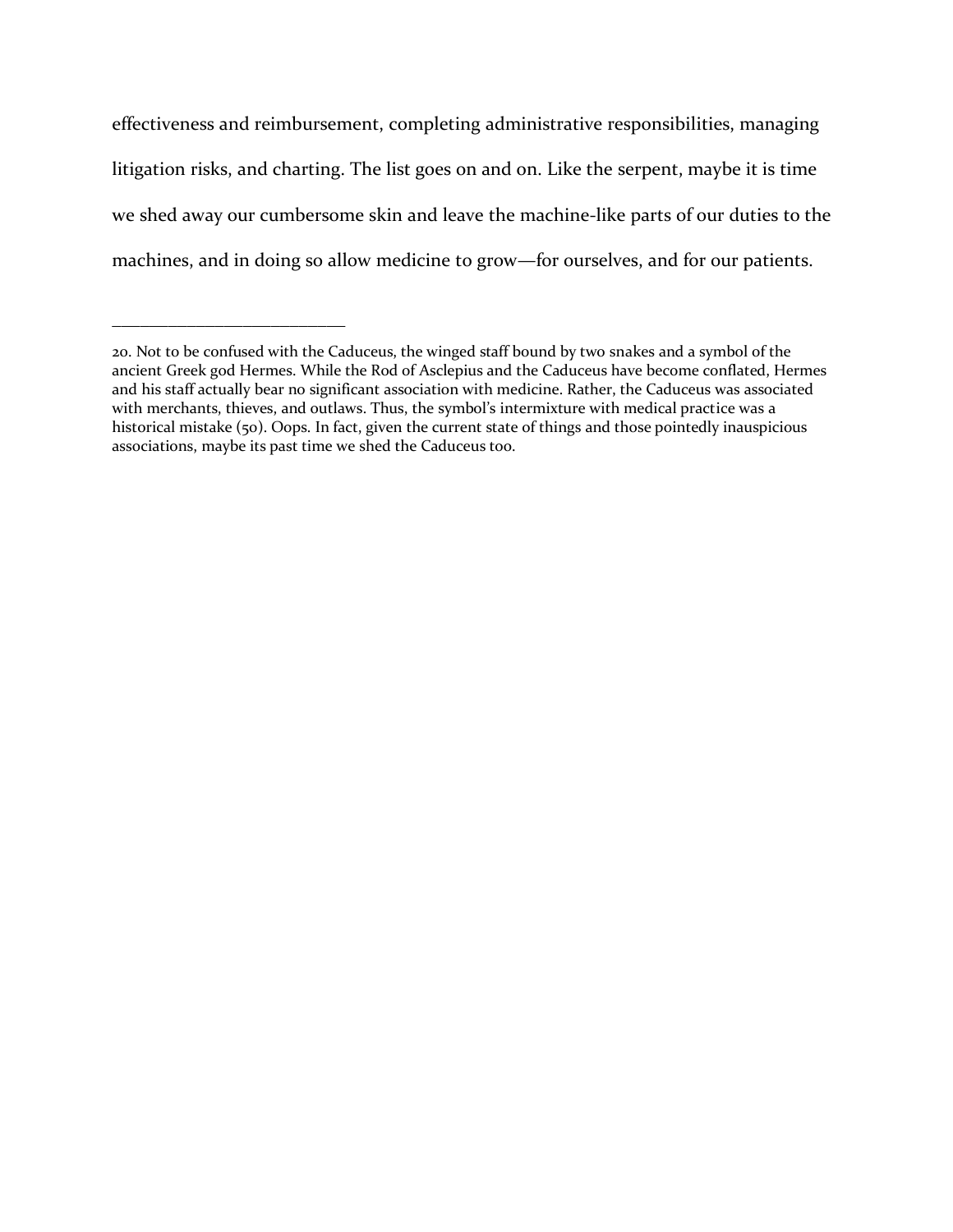## **REFERNCES**

- 1. Schneider ML, *et al.* Ultralow power artificial synapses using nanotextured magnetic Josephson junctions. *Sci Adv.* 2018; 4(1):e1701329.
- 2. Adre Esteva, *et al.* Dermatologist-level classification of skin cancer with deep neural networks. *Nature*. 2017; 542(7639):115-118.
- 3. Pranav Rajpurkar, *et al*. CheXNet: Radiologist-Level Pneumonia Detection on Chest X-Rays with Deep Learning.<https://arxiv.org/abs/1711.05225v3> Published December  $25<sup>th</sup>$ , 2017. Accessed March 16<sup>th</sup>, 2019.
- 4. Ting DSW *et al.* Development and Validation of a Deep Learning System for Diabetic Retinopathy and Related Eye Diseases Using Retinal Images From Multiethnic Populations with Diabetes. *JAMA*. 2017; 318(22):2211-2223.
- 5. Hu L, *et al*. An Observational Study of Deep Learning and Automated Evaluation of Cervical Images for Cancer Screening. *J Natl Cancer Inst*. 2019; [Epub ahead of print].
- 6. Steele AJ, *et al.* Machine learning models in electronic health records can outperform conventional survival models for predicting patient mortality in coronary artery disease. *PLoS One.* 2018; 12(8):e0202344.
- 7. Devarakonda MV, *et al.* Automated problem list generation and physicians perspective from a pilot study. *Int J Med Inform*. 2017; 105:121-129.
- 8. Lucas GM, *et al.* Reporting Mental Health Symptoms: Breaking Down Barriers to Care with Virtual Human Interviewers. *Front. Robot. AI.* 2017; 4:51. doi: 10.3389/frobt.2017.00051.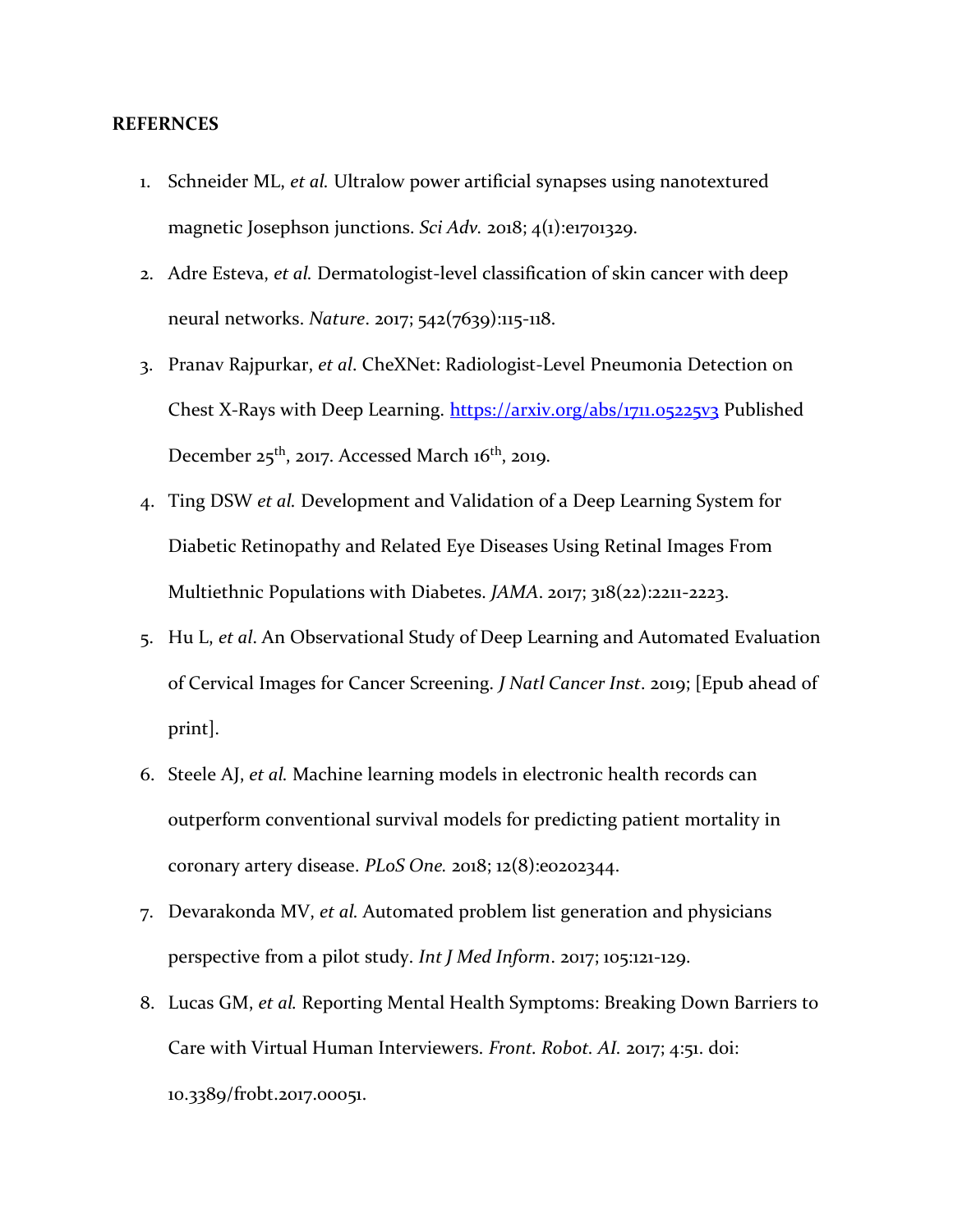- 9. CloudMedx Clinical AI Outperforms Human Doctors on a US Medical Exam. CloudMedx. [http://www.cloudmedxhealth.com/press/cloudmedxclinical-ai](http://www.cloudmedxhealth.com/press/cloudmedxclinical-ai-outperforms-human-doctors-on-a-us-medical-exam)[outperforms-human-doctors-on-a-us-medical-exam](http://www.cloudmedxhealth.com/press/cloudmedxclinical-ai-outperforms-human-doctors-on-a-us-medical-exam) Published January 8, 2019. Accessed March 16<sup>th</sup>, 2019.
- 10. Aruni G, Amit G, and Dasgupta P. New surgical robots on the horizon and the potential role of artificial intelligence. *Investig Clin Urol*. 2018; 59(4):221-222.
- 11. Singer E. An Artificial Heart That Doesn't Beat. MIT Technology Review. <https://www.technologyreview.com/s/406544/an-artificial-heart-that-doesnt-beat/> Published September 21<sup>st</sup>, 2006. Accessed March 16<sup>th</sup>, 2019.
- 12. Densen P. Challenges and Opportunities Facing Medical Education. *Trans Am Clin Climatol Assoc.* 2011; 122:48-58.
- 13. Hill RG Jr, Sears LM, Melanson SW. 4000 clicks: a productivity analysis of electronic medical records in a community hospital ED. *Am J Emerg Med.* 2013; 31(11):1591-4.
- 14. Sinsky C, *et al.* Allocation of Physician Time in Ambulatory Practice: A Time and Motion Study in 4 Specialties. *Ann Intern Med*. 2016; 165(11):753-760.
- 15. Fry E and Schulte F. Death by a thousand clicks: where electronic health records went wrong. Fortune.<http://fortune.com/longform/medical-records/> Published March 18<sup>th</sup>, 2019. Accessed March 25<sup>th</sup>, 2019.
- 16. Kane L. Medscape National Physician Burnout, Depression & Suicide Report 2019. Medscape. [https://www.medscape.com/slideshow/2019-lifestyle-burnout](https://www.medscape.com/slideshow/2019-lifestyle-burnout-depression-6011056?faf=1#1)[depression-6011056?faf=1#1](https://www.medscape.com/slideshow/2019-lifestyle-burnout-depression-6011056?faf=1#1) Published January 16, 2019. Accessed March 16<sup>th</sup>, 2019.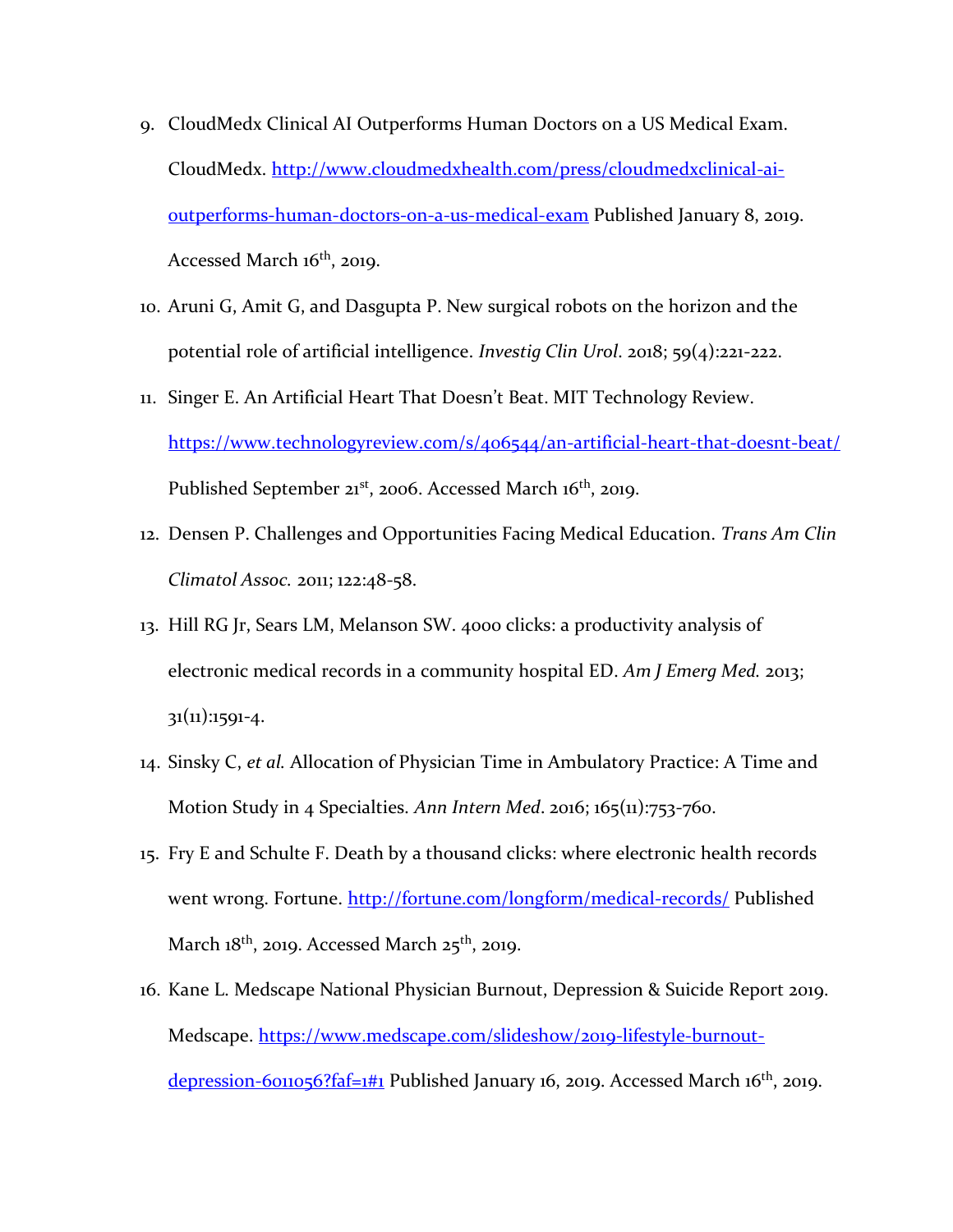- 17. Topol E. *Deep Medicine: How Artificial Intelligence Can Make Healthcare Human Again.* New York, NY: Basic Books; 2019.
- 18. Bernstein L. U.S. life expectancy declines again, a dismal trend not seen since World War I. Washington Post.

[https://www.washingtonpost.com/national/health-science/us-life-expectancy](https://www.washingtonpost.com/national/health-science/us-life-expectancy-declines-again-a-dismal-trend-not-seen-since-world-war-i/2018/11/28/ae58bc8c-f28c-11e8-bc79-68604ed88993_story.html?utm_term=.9ca1199e618f)[declines-again-a-dismal-trend-not-seen-since-world-war-i/2018/11/28/ae58bc8c](https://www.washingtonpost.com/national/health-science/us-life-expectancy-declines-again-a-dismal-trend-not-seen-since-world-war-i/2018/11/28/ae58bc8c-f28c-11e8-bc79-68604ed88993_story.html?utm_term=.9ca1199e618f)[f28c-11e8-bc79-68604ed88993\\_story.html?utm\\_term=.9ca1199e618f](https://www.washingtonpost.com/national/health-science/us-life-expectancy-declines-again-a-dismal-trend-not-seen-since-world-war-i/2018/11/28/ae58bc8c-f28c-11e8-bc79-68604ed88993_story.html?utm_term=.9ca1199e618f) Published November 29<sup>th</sup>, 2018. Accessed March 18<sup>th</sup>, 2019.

- 19. Howe LC, Goyer JP, and Crum AJ. Harnessing the placebo effect: Exploring the influence of physician characteristics on placebo response. *Health Psychol.* 2017; 36(11):1074-1082.
- 20. Greenberg G. What is the Placebo Effect Isn't a Trick? NY Times. <https://www.nytimes.com/2018/11/07/magazine/placebo-effect-medicine.html> Published November  $7<sup>th</sup>$ , 2018. Accessed March 17<sup>th</sup>, 2019.
- 21. Mark JJ. Health Care in Ancient Mesopotamia. <https://www.ancient.eu/article/687/health-care-in-ancient-mesopotamia/> Published May  $21^{st}$ , 2014. Accessed March 17<sup>th</sup>, 2019.
- 22. Nuland SB. *The Great Courses: Doctors: The History of Scientific Medicine Revealed Through Biography*. [AUDIOBOOK]. Audible, [https://www.audible.com/pd/Doctors-The-History-of-Scientific-Medicine-](https://www.audible.com/pd/Doctors-The-History-of-Scientific-Medicine-Revealed-Through-Biography-Audiobook/B00D946HR4)Revealed-Through-Biography-Audiobook/BooD946HR4 2013.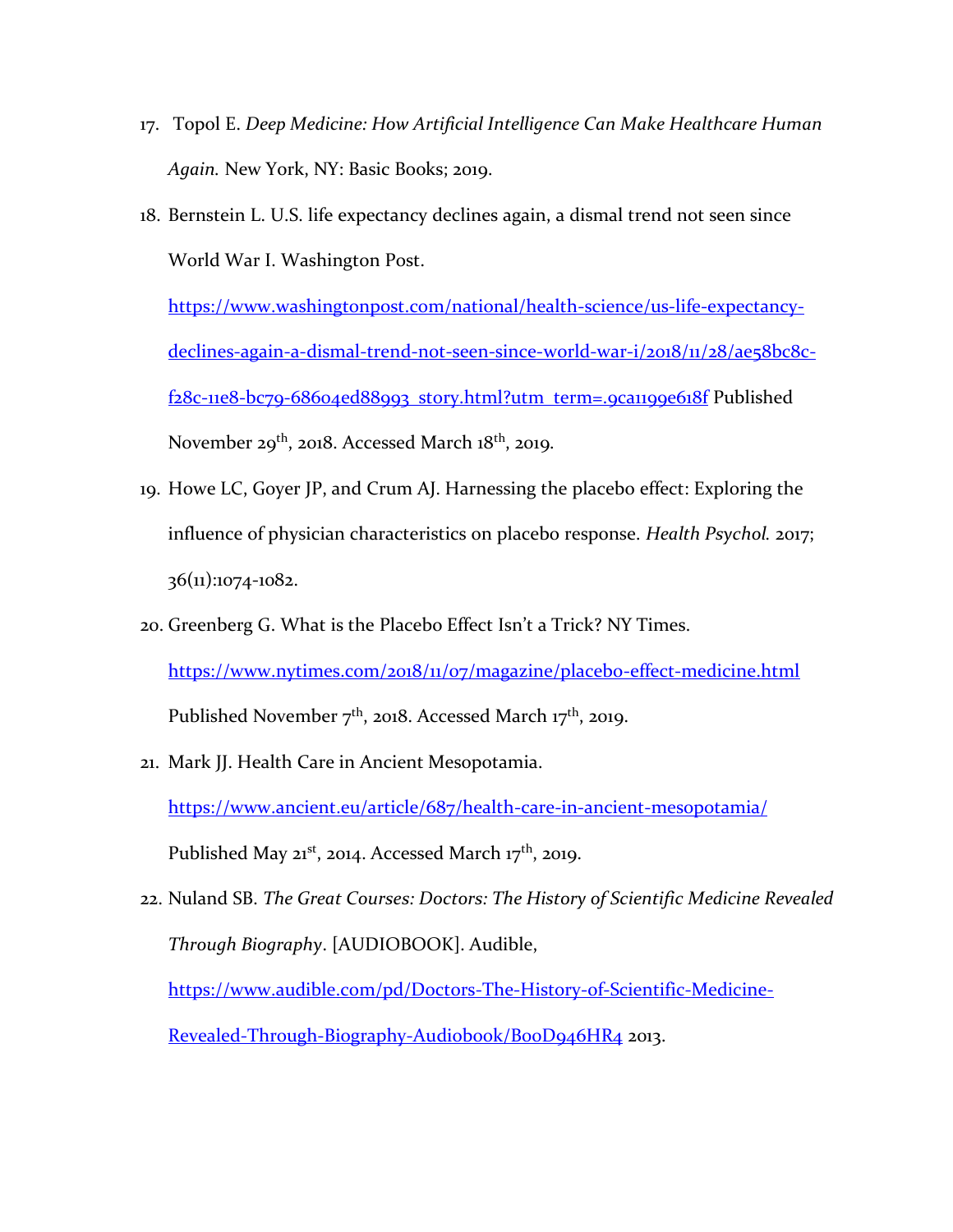23. Gonzalez-Crussi F. *A Short History of Medicine* [AUDIOBOOK]*.* Audible, [https://www.audible.com/pd/A-Short-History-of-Medicine-](https://www.audible.com/pd/A-Short-History-of-Medicine-Audiobook/B002V0PSLI)

[Audiobook/B002V0PSLI](https://www.audible.com/pd/A-Short-History-of-Medicine-Audiobook/B002V0PSLI) 2008; Quoted chapter 6: 1:05:43-1:05:55.

24. Associated Press in Fremont, California. California family furious after hospital uses video call to tell grandfather he's dying. The Guardian.

[https://www.theguardian.com/us-news/2019/mar/09/california-robot-tells-](https://www.theguardian.com/us-news/2019/mar/09/california-robot-tells-grandfather-dying)

[grandfather-dying](https://www.theguardian.com/us-news/2019/mar/09/california-robot-tells-grandfather-dying) Published March  $9^{th}$ , 2019. Accessed March 17<sup>th</sup>, 2019.

25. Centers for Medicare & Medicaid Services. NHE Fact Sheet.

[https://www.cms.gov/research-statistics-data-and-systems/statistics-trends-and](https://www.cms.gov/research-statistics-data-and-systems/statistics-trends-and-reports/nationalhealthexpenddata/nhe-fact-sheet.html)[reports/nationalhealthexpenddata/nhe-fact-sheet.html](https://www.cms.gov/research-statistics-data-and-systems/statistics-trends-and-reports/nationalhealthexpenddata/nhe-fact-sheet.html) Last modified February 2<sup>nd</sup>, 2019. Accessed March  $25<sup>th</sup>$ , 2019.

- 26. Somers J. Is AI riding a one-trick pony? MIT Technology Review. <https://www.technologyreview.com/s/608911/is-ai-riding-a-one-trick-pony/> Published September 29<sup>th</sup>, 2017. Accessed March 25<sup>th</sup>, 2019.
- 27. DeVries PMR, Viegas F, Wattenberg M, and Meade BJ. Deep learning of aftershock patterns following large earthquakes. *Nature*. 2018; 560(7720):632-634.
- 28. Lau JH, *et al.* Deep-spear: A Joint Neural Model of Poetic Language, Meter and Rhyme.  $arXiv:1807.03491V1$  Published July 10<sup>th</sup>, 2018. Accessed March 19<sup>th</sup>, 2019.
- 29. Rosenberg M, Confessore N, and Cadwalladr C. How Trump Consultants Exploited the Facebook Data of Millions. NY Times.

[https://www.nytimes.com/2018/03/17/us/politics/cambridge-analytica-trump-](https://www.nytimes.com/2018/03/17/us/politics/cambridge-analytica-trump-campaign.html?module=inline)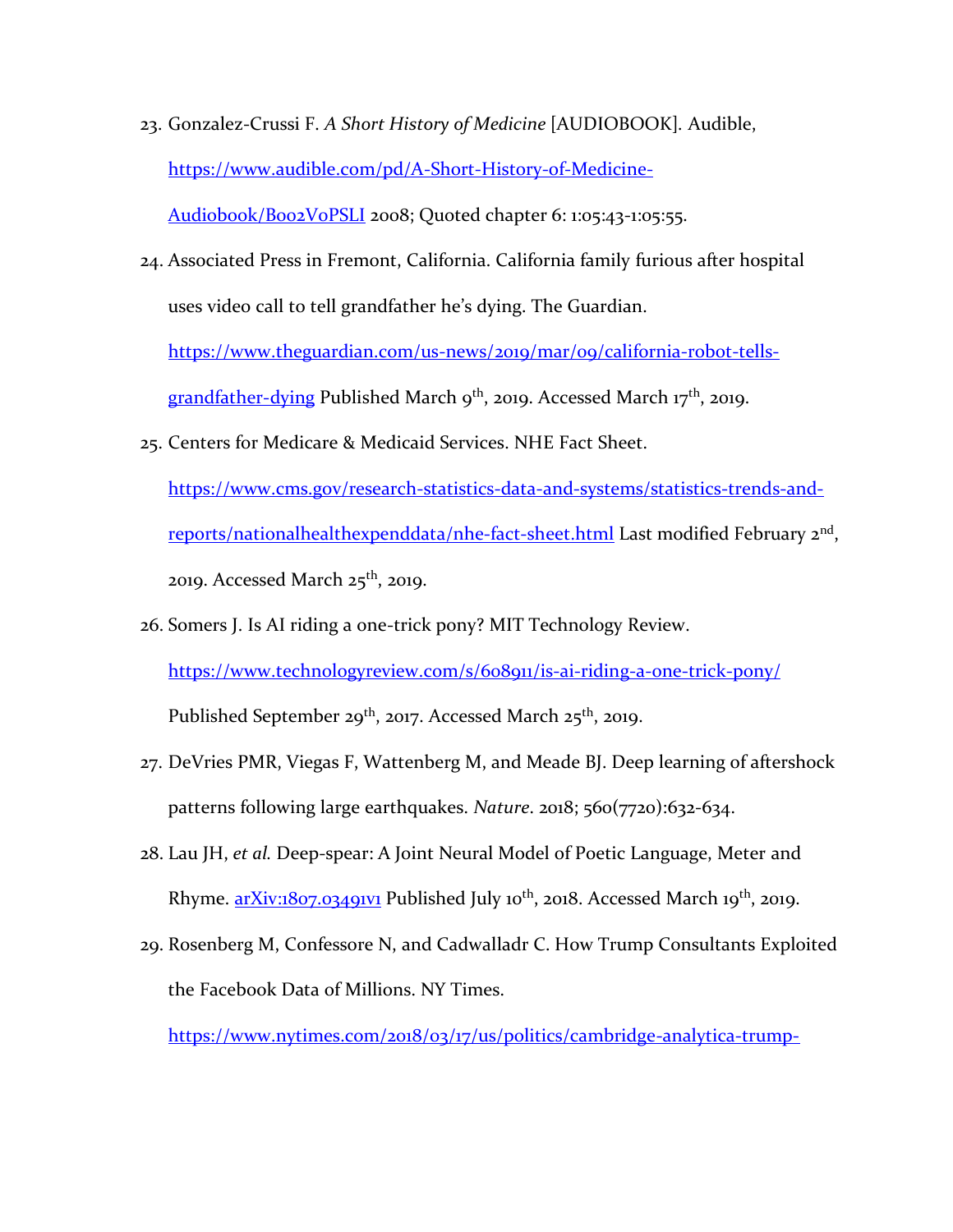[campaign.html?module=inline](https://www.nytimes.com/2018/03/17/us/politics/cambridge-analytica-trump-campaign.html?module=inline) Published March 17<sup>th</sup>, 2018. Accessed March 18<sup>th</sup>, 2019.

30. Friedman V and Bromwich JE. Cambridge Analytica Used Fashion Tastes to Identify Right-Wing Voters. NY Times.

<https://www.nytimes.com/2018/11/29/style/cambridge-analytica-fashion-data.html> Published November 29<sup>th</sup>, 2018. Accessed March 18<sup>th</sup>, 2019.

- 31. Mayer J. New Evidence Emerges of Steve Bannon and Cambridge Analytica's Role in Brexit. The New Yorker. [https://www.newyorker.com/news/news-desk/new](https://www.newyorker.com/news/news-desk/new-evidence-emerges-of-steve-bannon-and-cambridge-analyticas-role-in-brexit)[evidence-emerges-of-steve-bannon-and-cambridge-analyticas-role-in-brexit](https://www.newyorker.com/news/news-desk/new-evidence-emerges-of-steve-bannon-and-cambridge-analyticas-role-in-brexit) Published November 17<sup>th</sup>, 2018. Accessed March 18<sup>th</sup>, 2019.
- 32. Mehta N and Devarakonda MV. Machine learning, natural language programming, and electronic health records: The next step in the artificial intelligence journey? *J Allergy Clin Immunol.* 2018; 141(6):2019-2021.e1.
- 33. Hinton G. Deep Learning-A Technology With the Potential to Transform Health Care. *JAMA*. 2018; 320(11):1101-1102.
- 34. Chollet F. *Deep Learning with Python.* Shelter Island, NY: Manning; 2017
- 35. Murray A. CEOs: The Revolution Is Coming. Fortune.

<http://fortune.com/2016/03/08/davos-new-industrial-revolution/> Published March  $8<sup>th</sup>$ , 2016. Accessed March 19<sup>th</sup>, 2019.

36. Ingram M. Microsoft's chat bot was fun for awhile, until it turned into a racist. <http://fortune.com/2016/03/24/chat-bot-racism/> Published March 24<sup>th</sup>, 2016. Accessed March 25<sup>th</sup>, 2019.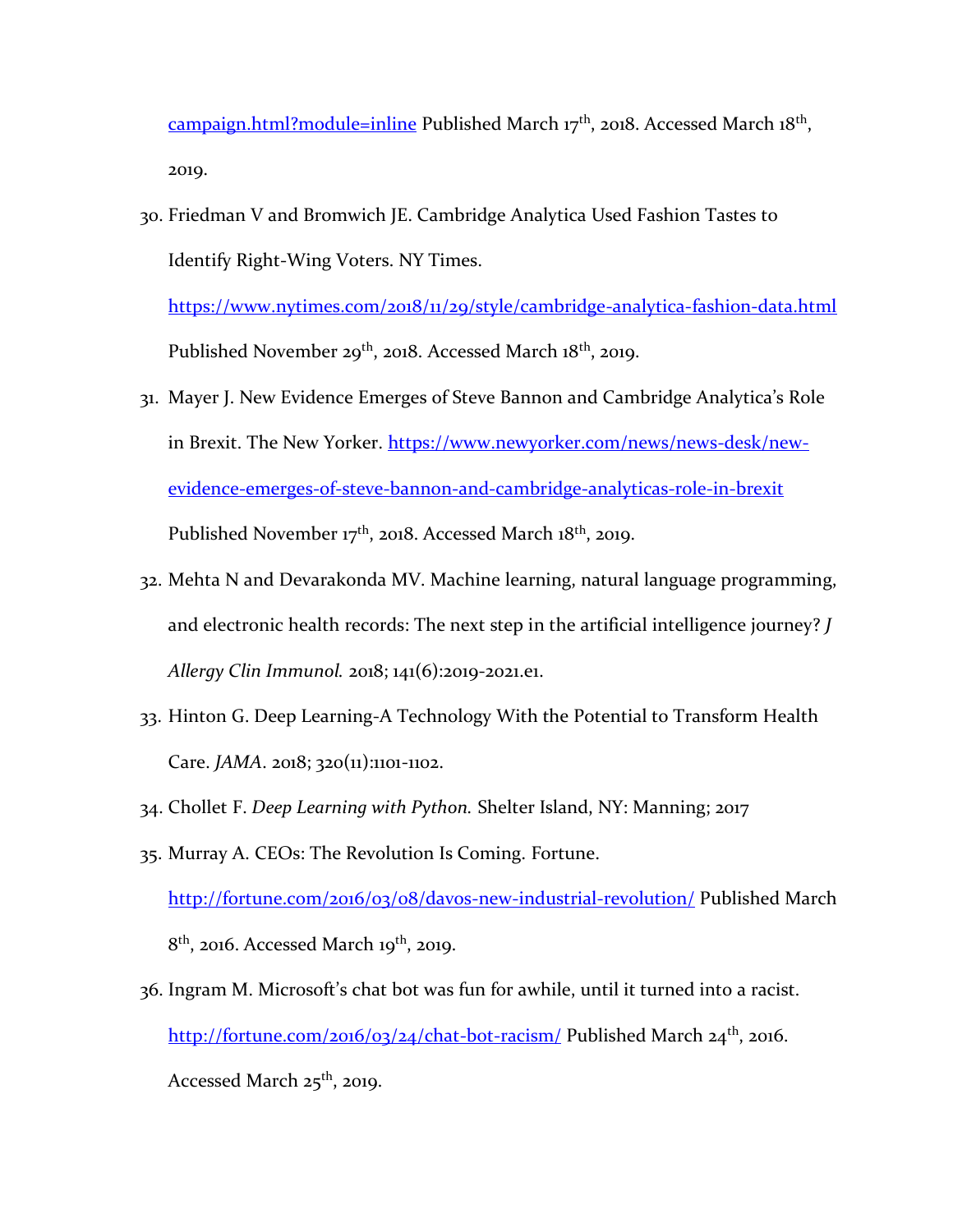- 37. Anderson J, Rainie L, and Luchsinger A. Artificial Intelligence and the Future of Humans. Pew Research Center. [https://www.pewinternet.org/2018/12/10/artificial](https://www.pewinternet.org/2018/12/10/artificial-intelligence-and-the-future-of-humans/)[intelligence-and-the-future-of-humans/](https://www.pewinternet.org/2018/12/10/artificial-intelligence-and-the-future-of-humans/) Published December 18<sup>th</sup>, 2018. Accessed March 25<sup>th</sup>, 2019.
- 38. Greenes RA, Buchanan BG, and Ellison D. Presentation of the 2006 Morris F. Collen Award to Edward H. (Ted) Shortliffe. *J Am Med Inform Assoc.* 2007;  $14(3):376-385.$
- 39. Topol EJ. High-performance medicine: the convergence of human and artificial intelligence. *Nat Med.* 2019; 25(1):44-56.
- 40. Kahn J. Alphabet's DeepMind Is Trying to Transform Health Care—But Should an AI Company Have Your Health Records? [https://www.bloomberg.com/news/articles/2017-11-28/alphabet-s-deepmind-is](https://www.bloomberg.com/news/articles/2017-11-28/alphabet-s-deepmind-is-trying-to-transform-health-care-but-should-an-ai-company-have-your-health-records)[trying-to-transform-health-care-but-should-an-ai-company-have-your-health](https://www.bloomberg.com/news/articles/2017-11-28/alphabet-s-deepmind-is-trying-to-transform-health-care-but-should-an-ai-company-have-your-health-records)[records](https://www.bloomberg.com/news/articles/2017-11-28/alphabet-s-deepmind-is-trying-to-transform-health-care-but-should-an-ai-company-have-your-health-records) Published November  $27<sup>th</sup>$ , 2017. Accessed March 19<sup>th</sup>, 2019.
- 41. Abramoff MD, Lavin PT, Birch M, Shah N, and Folk JC. Pivotal trial of an autonomous AI-based diagnostic system for detection of diabetic retinopathy in primary care offices. *npj Digit. Med.* 2018.
- 42. Mearian L. Did IBM overhype Watson Health's AI promise? Computer World. [https://www.computerworld.com/article/3321138/did-ibm-put-too-much-stock-in](https://www.computerworld.com/article/3321138/did-ibm-put-too-much-stock-in-watson-health-too-soon.html)[watson-health-too-soon.html](https://www.computerworld.com/article/3321138/did-ibm-put-too-much-stock-in-watson-health-too-soon.html) Published November 14<sup>th</sup>, 2018. Accessed March 25<sup>th</sup>, 2019.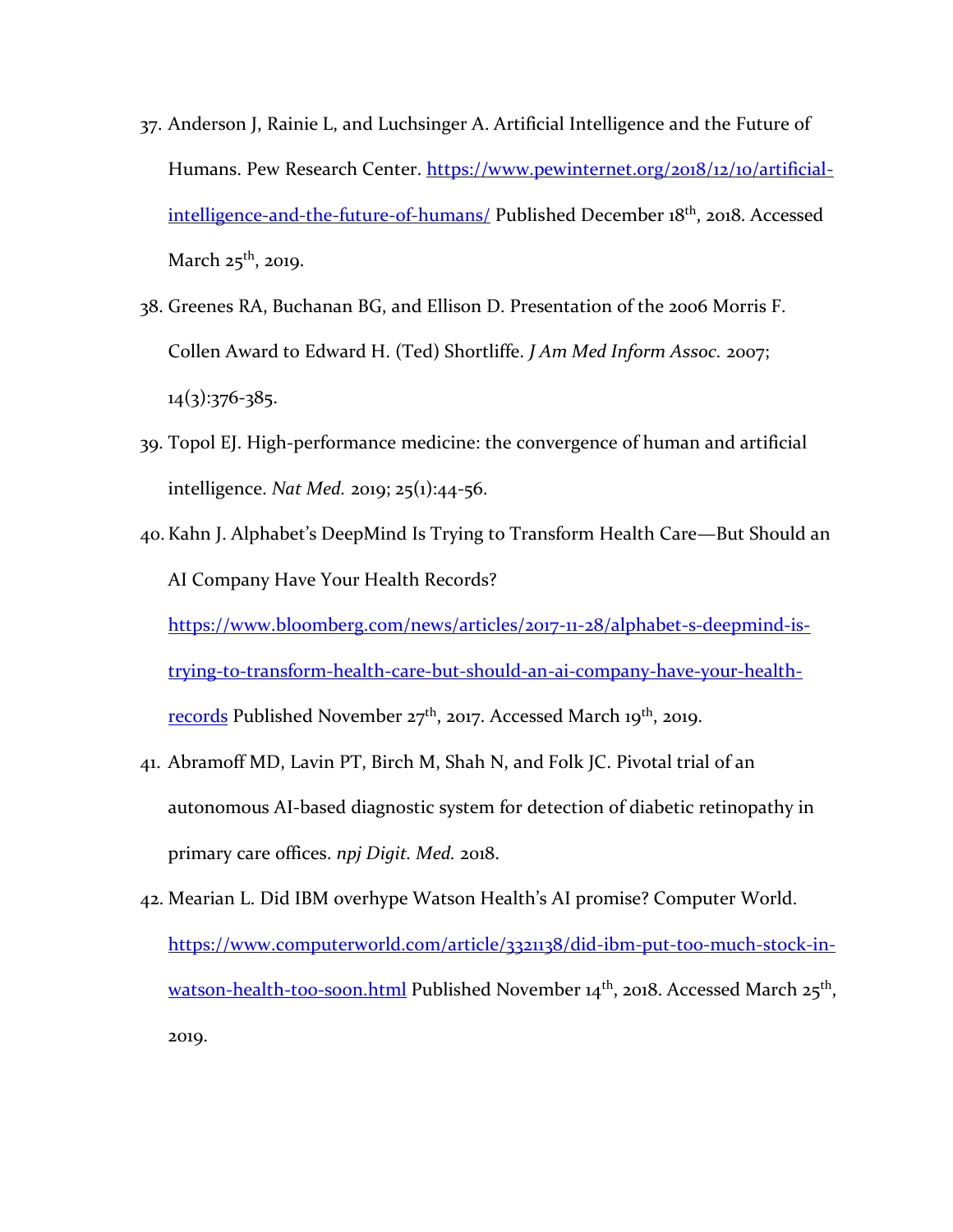43. Davis J. The Biggest U.S. Healthcare Data Breaches of 2018.

[https://healthitsecurity.com/news/the-10-biggest-u.s.-healthcare-data-breaches](https://healthitsecurity.com/news/the-10-biggest-u.s.-healthcare-data-breaches-of-2018)[of-2018](https://healthitsecurity.com/news/the-10-biggest-u.s.-healthcare-data-breaches-of-2018) Published December 19<sup>th</sup>, 2018. Accessed March 19<sup>th</sup>, 2019.

- 44. Miliard M. FTC hearing: Not all AI is created equal, so safety and validation are crticial. [https://www.healthcareitnews.com/news/ftc-hearing-not-all-ai-created](https://www.healthcareitnews.com/news/ftc-hearing-not-all-ai-created-equal-so-safety-and-validation-are-critical)[equal-so-safety-and-validation-are-critical](https://www.healthcareitnews.com/news/ftc-hearing-not-all-ai-created-equal-so-safety-and-validation-are-critical) Published November 14<sup>th</sup>, 2018. Accessed March 19<sup>th</sup>, 2019.
- 45. Baraniuk C. The cyborg chess players that can't be beaten. BBC. [http://www.bbc.com/future/story/20151201-the-cyborg-chess-players-that-cant-be](http://www.bbc.com/future/story/20151201-the-cyborg-chess-players-that-cant-be-beaten)[beaten](http://www.bbc.com/future/story/20151201-the-cyborg-chess-players-that-cant-be-beaten) Published December  $4<sup>th</sup>$ , 2015. Accessed March 26<sup>th</sup>, 2019.
- 46. Cassidy M. Centaur chess shows power of teaming human and machine. Huffpost. [https://www.huffingtonpost.com/mike-cassidy/centaur-chess-shows](https://www.huffingtonpost.com/mike-cassidy/centaur-chess-shows-power_b_6383606.html)[power\\_b\\_6383606.html](https://www.huffingtonpost.com/mike-cassidy/centaur-chess-shows-power_b_6383606.html) Last updated December 6<sup>th</sup>, 2017. Accessed March 25<sup>th</sup>, 2019.
- 47. Jha S and Topol EJ. Adapting to Artificial Intelligence: Radiologists and Pathologists as Information Specialists. *JAMA*. 2016; 316(22):2353-2354.
- 48. Son H. JPMorgan Software Does in Seconds What Took Lawyers 360,000 Hours. [https://www.bloomberg.com/news/articles/2017-02-28/jpmorgan-marshals-an](https://www.bloomberg.com/news/articles/2017-02-28/jpmorgan-marshals-an-army-of-developers-to-automate-high-finance)[army-of-developers-to-automate-high-finance](https://www.bloomberg.com/news/articles/2017-02-28/jpmorgan-marshals-an-army-of-developers-to-automate-high-finance) Published February 27<sup>th</sup>, 2017.
- 49. Makary MA and Daniel M. Medical error—the third leading cause of death in the US. *BMJ*. 2016; 353:i2139.